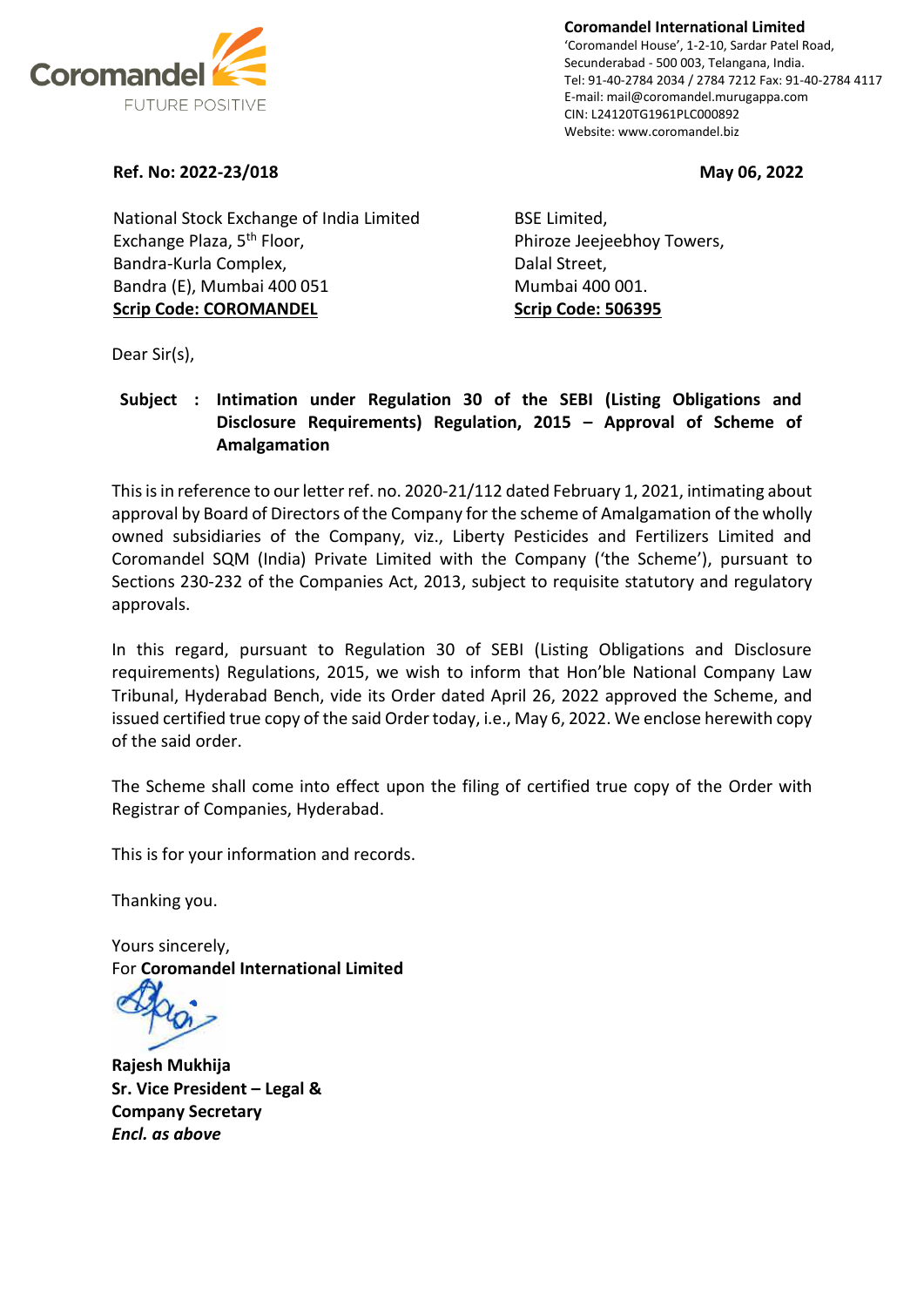# **NATIONAL COMPANY LAW TRIBUNAL BENCH-1 AT HYDERABAD**

1

**CP(CAA) No.46/230/HDB/2021** 

**Connected with** 

# **FREE OF COST COPY**

### **C.A. (CAA) N0.25/230/HDB/2021**

*Application under sections 230 to 232 of the Companies Act,*  2013 and all other applicable provisions of the Companies Act,

*2013* 

In the matter of Scheme of Amalgamation

C.P (CAA).No.46/230/HDB/2021 Connected with CA (CAA) No. 25/230/HDB/2021 Liberty Pesticides and Fertilizers Limited ('Transferor Company-I') And

Coromandel SQM (India) Private Limited ('Transferor Company-2')

And

Coromandel International Limited ("Transferee Company)

And

Their respective Shareholders **Liberty Pesticides and Fertilizers Limited** 

Registered office at. "Coromandel House'', 1-2-10, Sardar Patel Road, Secunderabad, Hyderabad- 500003,

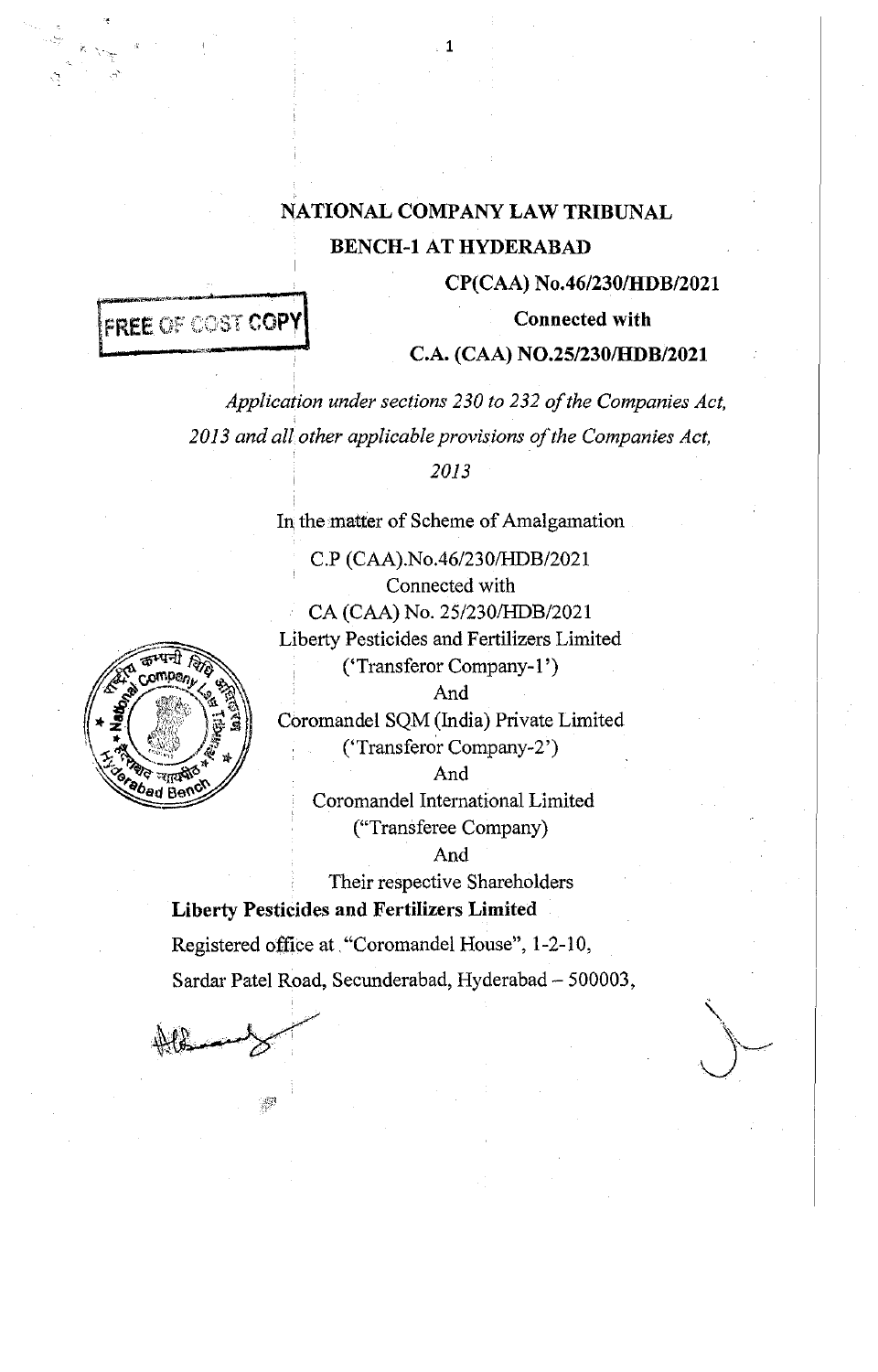Telangana, India,

Rep. by its Director Sri Rajesh Mukhija .

... 1st Petitioner/Transferor Company-1

And

# Coromandel SQM (India) Private Limited

Registered office at "Coromandel House",

1-2-10, Sardan Patel Road, Secunderabad,

Hyderabad - S00003, Telangana, India.

Rep. by its Company Secretary Ms. Jyotika Aasat.

... 2<sup>nd</sup>Petitioner/Transferor Company-2

And

f}+~'f,-' ·~'·" tl5,~.  $\mathbb{Z}^3$  .  $\mathbb{Z}^3$ 

### Coromandel International Limited

Registered office at "Coromandel House",

1-2-10, Sardar Patel Road, Secunderabad,

Hyderabad - 500003, Telangana, India.

 $~^{78}_{89}$  by its Company Secretary Sri Rajesh Mukhija

... 3<sup>rd</sup>Petitioner /Transferee Company

Date of order:26.04.2022

 $\mathcal{L}$ 

 $\frac{1}{2}$  abod  $\frac{1}{2}$   $\frac{1}{2}$ ~\:'"'"'-:/" ~-'Ht)n'ble Dr.. N.V.Ramakrishna Badarinath, Hon'ble Member (Judicial)

Hon'ble Veera Brahma Rao Arekapudi, Hon'ble (Technical)  $Member$ 

 $\mu$ ,  $\mu$  $\forall x \in \mathbb{Z}$  $\mathcal{L}$  /  $\mathcal{C}$   $\longrightarrow$   $\mathcal{L}$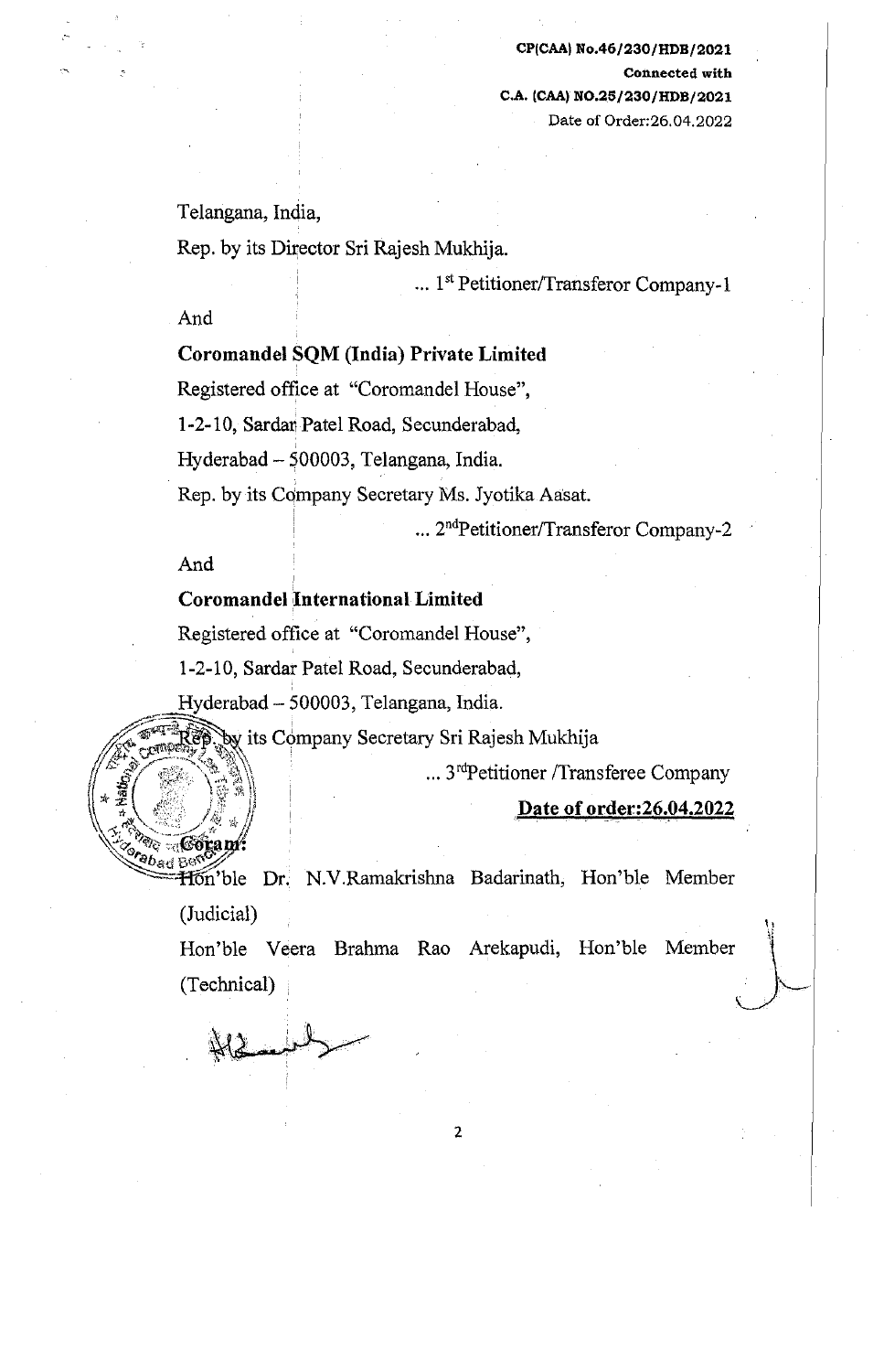#### Appearance

For the Petitioner: Shri V.B. Raju, Advocate For the RD: Shri Shasi Raj Dhara, Joint Director For the OL: Sliri G.Srinviasa Rao, Representative of Official Liquidator

#### PER: BENCH

- 1. This joint petition is filed under Sections 230-232 of the Companies Act, 2013 seeking for sanction of the Scheme of Amalgamation of Liberty Pesticides and Fertilizers Limited (Transferor Company-1) and Coromandel SQM (India) Private Limited (Transferor Company-2) with Coromandel International Limited (Transferee Company) and their respective shareholders with effect from the Appointed Date of 1<sup>st</sup>April, 2021 annexed as Annexure 10 to the said petition.
- 2. The averments germane to the facts of the petition are:

#### 1st PETITIONER/TRANSFEROR COMPANY-1:

 $\sqrt{4\pi\hbar}$   $\sqrt{a}$ . Liberty Pesticides and Fertilizers Limited (1<sup>st</sup>) Fig. 2. Liberty Pesticides and Fertilizers Limited (1<sup>.4</sup><br>My **& A**petitioner/Transferor Company-1) a Public Limited  $\text{Company,}$  bearingCIN:U24124TG1978PLC148984 was originally incorporated on  $24<sup>th</sup>$  August,1978 under the name and style of Liberty Pesticides and Fertilizers Private.  $\frac{1}{28}$  originally incorporated on 24<sup>th</sup><br>and style of Liberty Pestic<br>and style of Liberty Pestic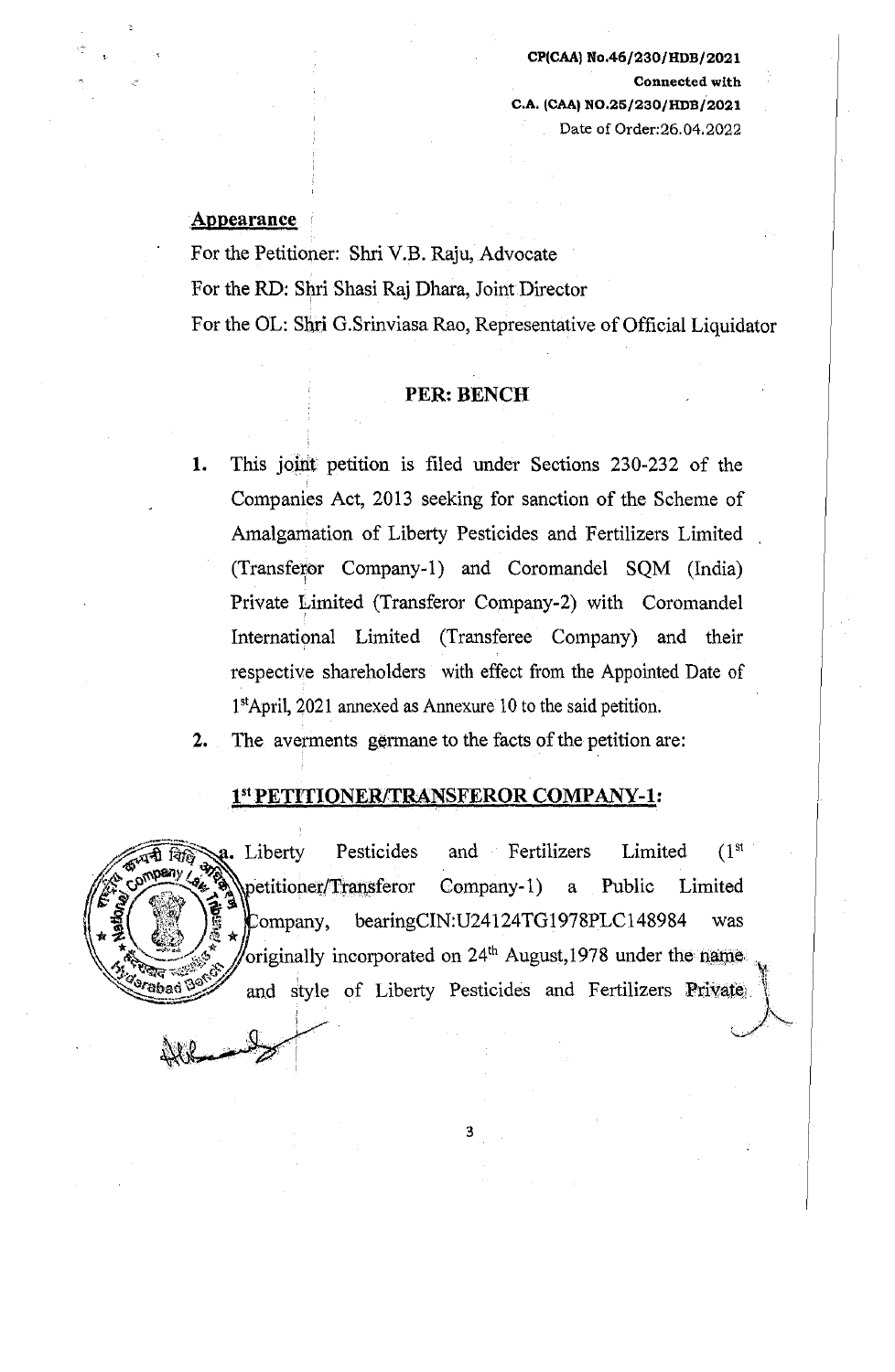Limited in the State of Rajasthan. Later on, the said Company had converted itself into a Public Limited Company after passing necessary resolutions and a fresh • certificate of incorporation was issued by the Registrar of Companies, Rajasthan, Jaipur on  $7<sup>th</sup>May$ , 1992. Later on the Company had changed its registered office from the State of Rajasthan to State of Telangana by virtue of passing a special resolution on  $22<sup>nd</sup>$  October, 2020 and after obtaining necessary approval from the Regional Director, North Western Region, Ahmedabad dated 13<sup>th</sup> January, 2021. The Registrar of Companies, Telangana at Hyderabad, issued a fresh certificate of incorporation dated 24<sup>th</sup>February, 2021 under the CIN: U24124TG1978PLC148984. The details of ! the registered office of the  $1<sup>st</sup>$  petitioner is mentioned in the cause title.

The 'Transferor Company 1' is engaged in the business of manufacturing, producing, processing, importing, exporting and dealing in minerals, pesticides, insecticides and Fertilizers and their ancillaries etc.,



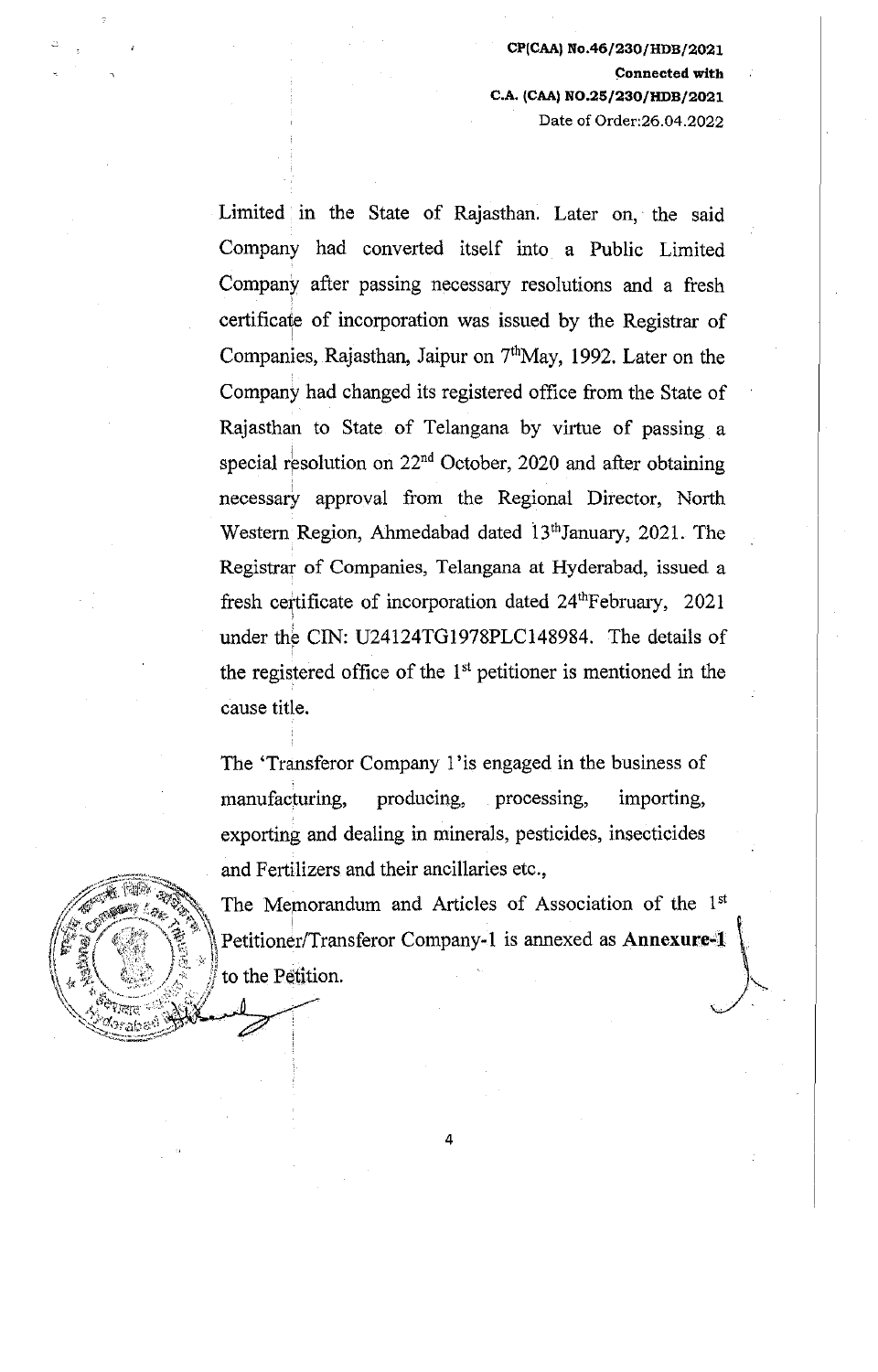The Authorized, Issued, Subscribed and Paid-up capital of the 1st Petitioner/ Transferor Company-1 as on 30<sup>th</sup> September 2021 is as follows: -

| <b>Particulars</b>                     | <b>Amount In INR</b> |
|----------------------------------------|----------------------|
| <b>Authorised Share Capital</b>        |                      |
| $1,00,00,000$ Equity Share of INR 10/- | 10,00,00,000         |
| each                                   |                      |
| Total                                  | 10,00,00,000         |
| Issued, subscribed and fully paid up   |                      |
| shares                                 | 75,00,000            |
| 7,50,000 Equity Share of INR 10/-      |                      |
| each                                   |                      |
| Total                                  | 75,00,000            |

Subsequent to  $30<sup>th</sup>$  September 2021 and till the date of filing of the joint petition, there is no change in the authorized, issued, subscribed and paid-up capital ofLiberty Pesticides and Fertilizers Limited and the entire paid up capital is held by *.. -r..::·* tF•· ~"··--:·--<~\$·., ·\:h ~~ !  $\mathcal{F}^{\mathcal{F}}_{\mathcal{S}}$  (iii) is because the substant  $\mathcal{F}^{\mathcal{F}}$  and it nominees. A copy of the audited  $\mathbf{F}$ Ba/ance sheet as at 31<sup>st</sup> March, 2021 and Unaudited Balance  $\longrightarrow$  $\sqrt{\sum_{n=0}^{\infty} m_n}$  =  $\frac{m}{2}$   $\frac{m}{2}$  feet as on 30.09.2021 of the 1<sup>st</sup> Petitioner/Transferor Comany-1 is annexed as **Annexure-2** to the Petition.  $+12$  .

5

' '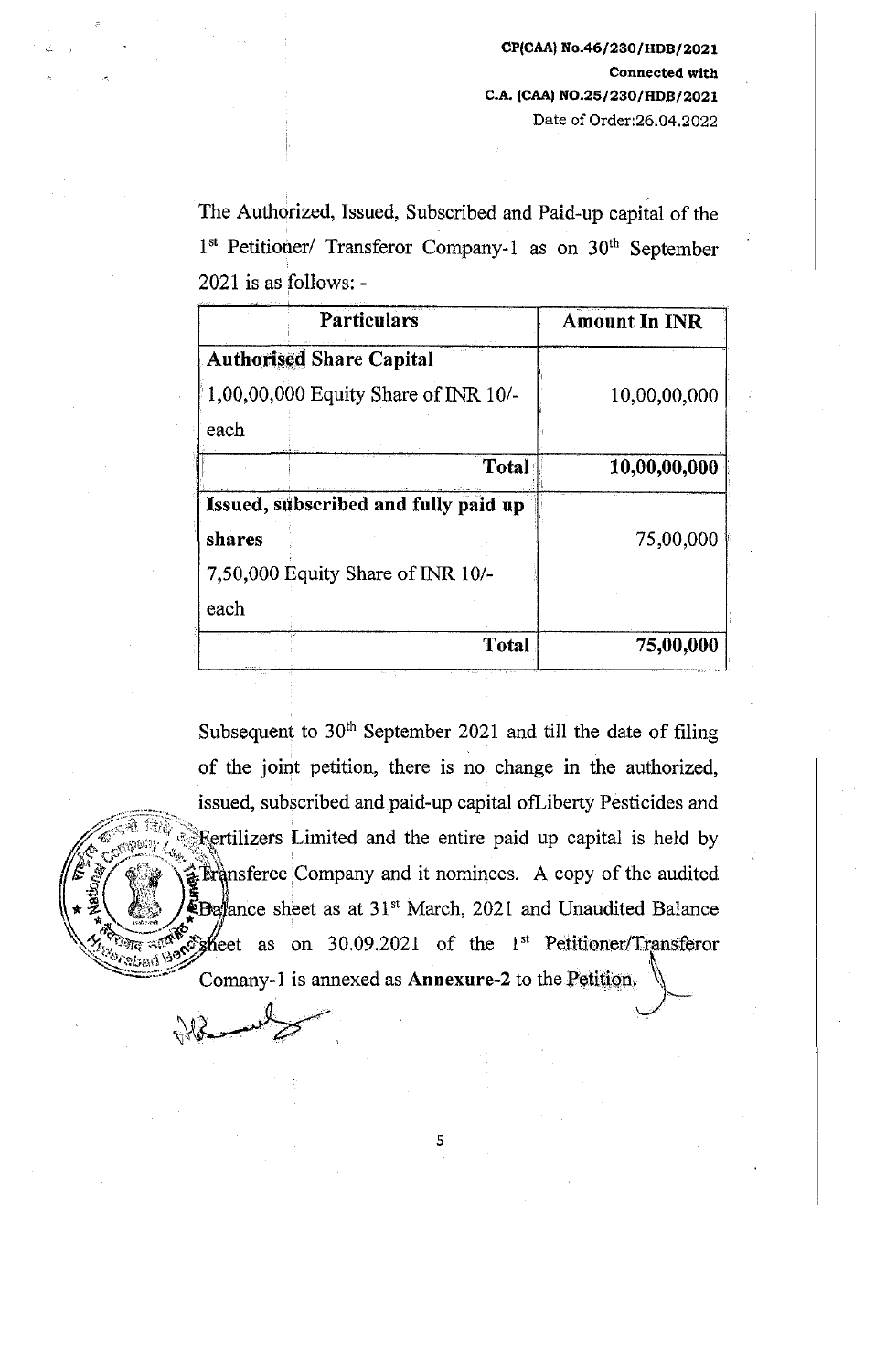## 2<sup>nd</sup> PETITIONER/TRANSFEROR COMPANY-2.

I

b. Coromandel SQM (India) Private Limited a Private Limited (2°d Petitioner/Transferor Company-2) bearing CIN:U24100TG2009PTC065404 was incorporated on 91 hOctober, 2009 under the name and style of Mis Coromandel SQM (India)Private Limited in the then State of Andhra Pradesh. The details of the registered Office of the 2<sup>nd</sup>Petitioner/Transferor Company-2 is mentioned in the cause title.

The 'Transferor Company 2 'is engaged in the business of manufacturing, refining, mixing, preparing, trading in Fertilizers, Bio Organic Chemicals, Agro Chemicals etc.,

The Memorandum and Articles of Association of the 2<sup>nd</sup> Petitioner/Transferor Company-2 is annexed as Annexure-3 to the Petition.

The Authorized, Issued, Subscribed and Paid-up share capital of  $2<sup>nd</sup>$  Applicant/Transferor Company-2 as on  $30<sup>th</sup>$  September 2021 is as follows:

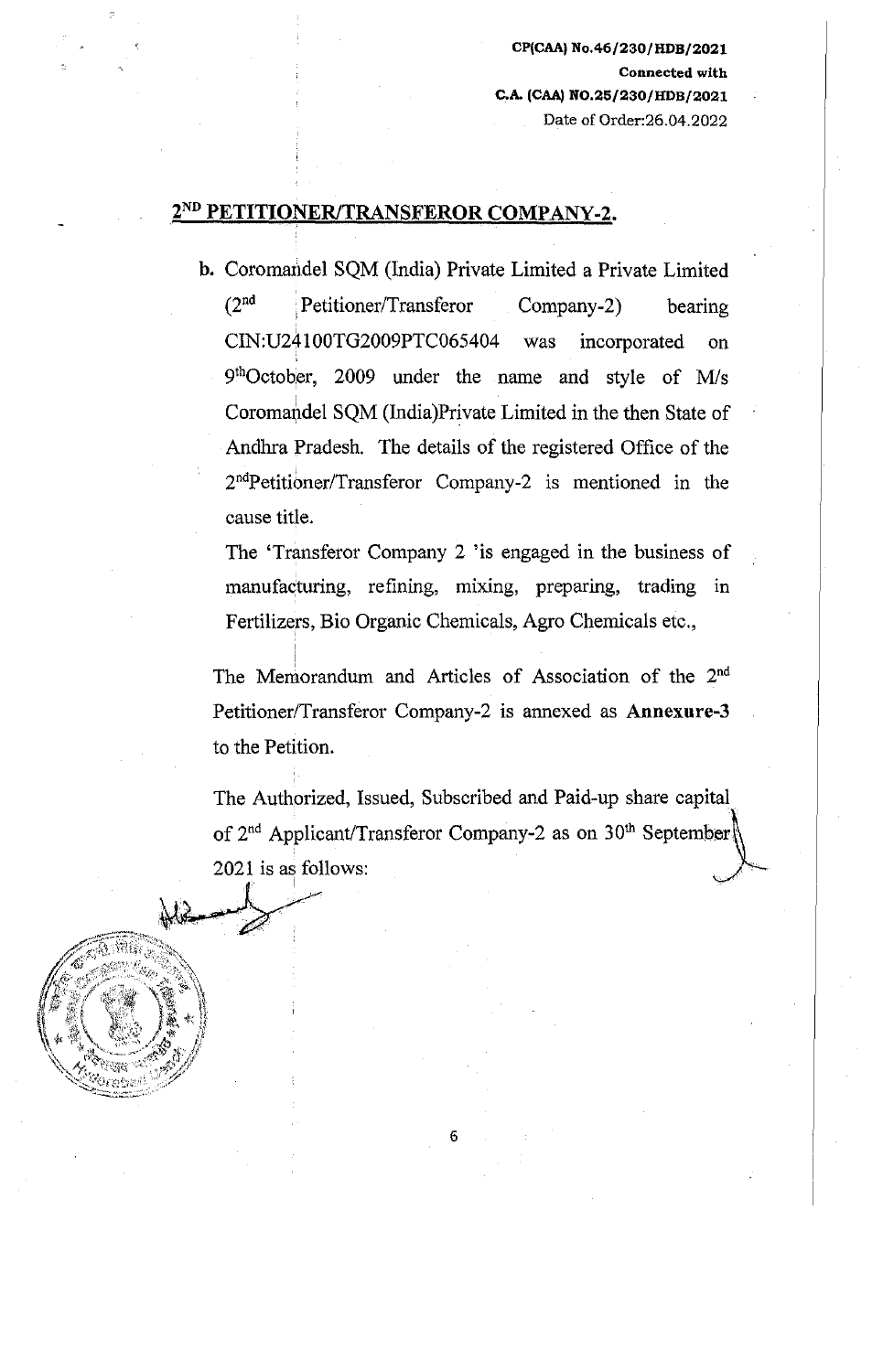|        | <b>Particulars</b>                   | <b>Amount In INR</b> |
|--------|--------------------------------------|----------------------|
|        | <b>Authorised Share Capital</b>      |                      |
|        | 1,00,00,000 Equity Share of INR 10/- | 10,00,00,000         |
| each   |                                      |                      |
|        | <b>Total</b>                         | 10,00,00,000         |
|        | Issued, subscribed and fully paid up |                      |
| shares |                                      | 10,00,00,000         |
|        | 1,00,00,000 Equity Share of INR 10/- |                      |
| each   |                                      |                      |
|        | Total                                | 10,00,00,000         |

Subsequent to  $30<sup>th</sup>$  September 2021 and till the date of filing of the joint petition, there is no change in the authorized, issued, subscribed and paid-up capital of M/s Coromandel SQM (India) Private Limited and the entire paid up capital is held by Transferee Company and its nominees.

A copy of the audited Balance Sheet as at 31stMarch, 2021 and unaudited balance sheet as on  $30<sup>th</sup>$  September 2021 of the  $\frac{1}{10}$ 2<sup>nd</sup>Petitioner/Transferor Company-2 is annexed as Annexure-4 to the Petition.

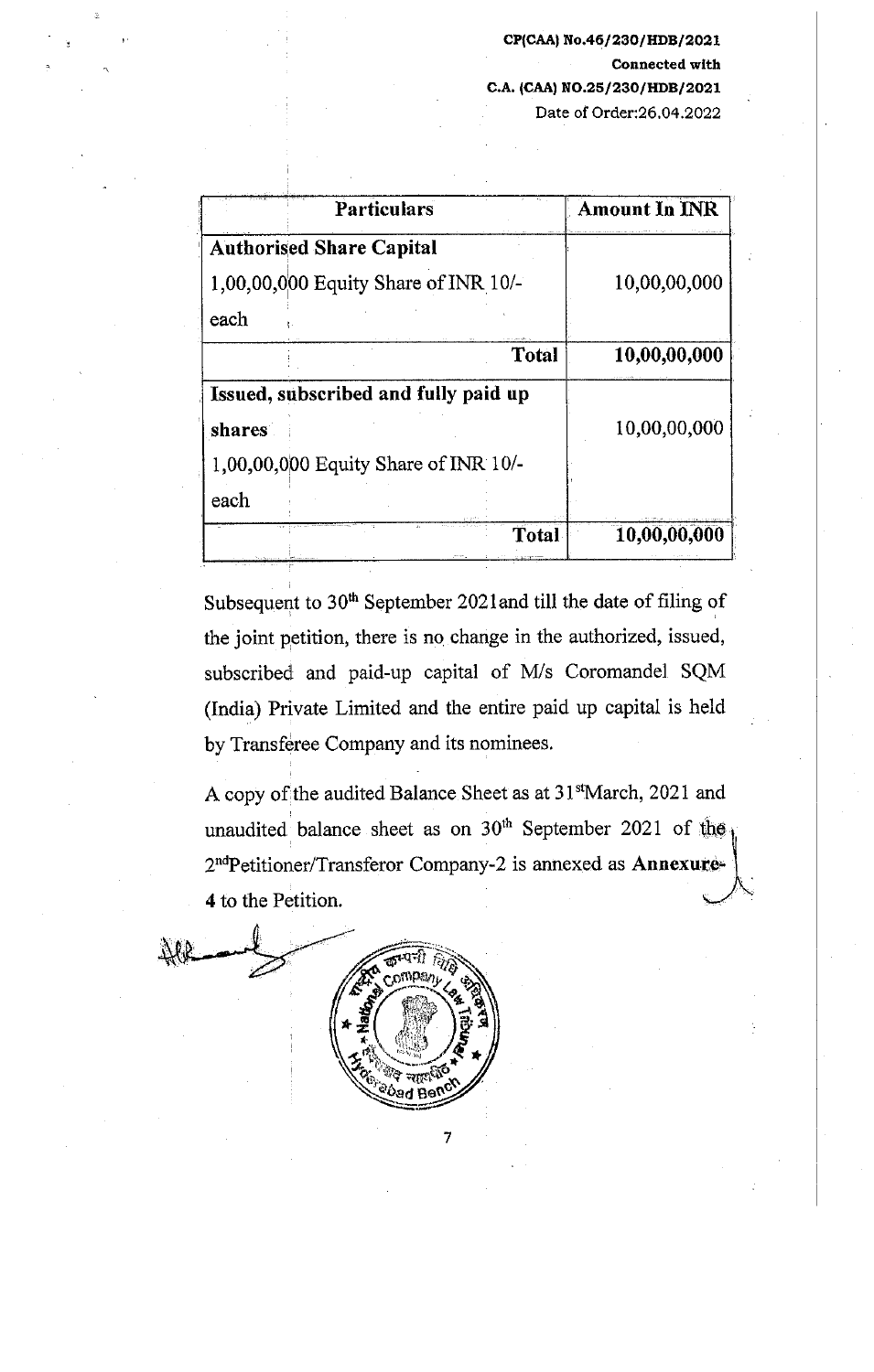#### **3RD PETITIONER/TRANSFEREE COMPANY:**

I

c. Coromandel International Limited (3'd Petitioner/Transferee Company) a Public Limited Company, bearing CIN:L241[20TG1961PLC000892 was originally incorporated I on 16<sup>th</sup>October, 1961 under the name and style of Coromandel Fertilizers Private Limited in the then State of Andhra Pradesh. Later on, the Company had converted itself into a Public Limited Company after passing necessary resolutions and a fresh certificate of incorporation was issued by the Registrar of Companies, Andhra Pradesh on 16<sup>th</sup>April, 1964. Later on, the name of the said company was changed to its present name i.e. Coromandel International Limited and a fresh certificate of incorporation consequent upon change of name was issued by the Registrar of Companies, Andhra Pradesh on 23rd September, 2009. The details of the registered Office of the 3rd Petitioner/Transferee Company is mentioned in the cause title.

The 3'dPetitioner/Transferee Company is engaged in the business of all classes and kinds of fertilisers, chemicals and  $\Gamma$ industrial and other preparations arising from or required in the manufacture of any kind of fertilizers.

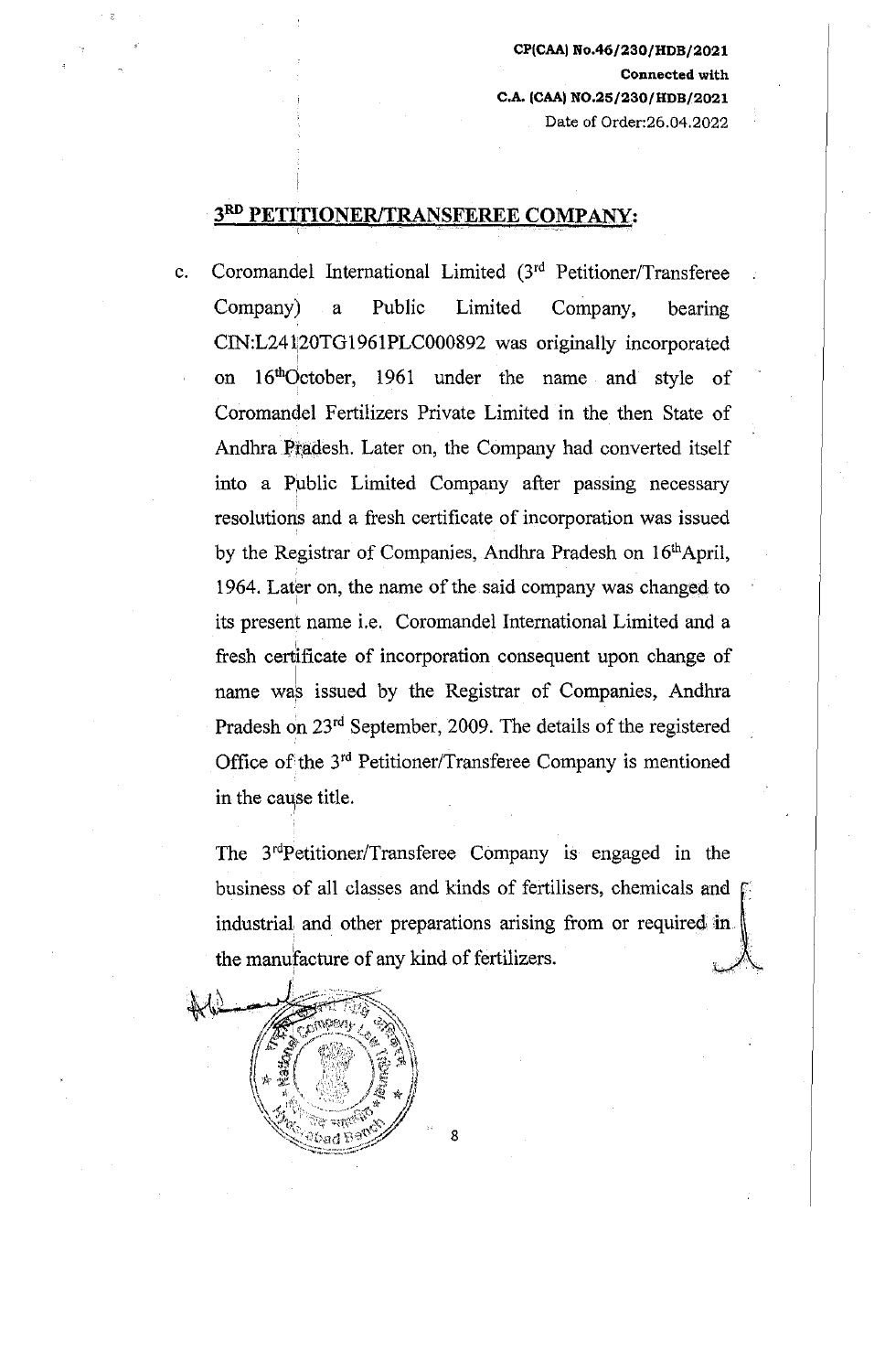The Memorandum ahd Articles of Association of the 3rdPetitioner/Transferee Company is annexed as Annexure-Sto the Petition.

The Authorized, Issued, Subscribed and Paid-up share capital of 3<sup>rd</sup>Petitioner/Transferee Company as on 30<sup>th</sup> September  $2021$  is as follows:

| Particulars                                  | <b>Amount In INR</b> |
|----------------------------------------------|----------------------|
| <b>Authorised Share Capital</b>              |                      |
| 35,00,00,000 Equity Shares of INR 1/- each   | 35,00,00,000         |
| 50,00,000 Cumulative Redeemable              |                      |
| Preference Shares of INR 10/- each           | 5,00,00,000          |
| Total                                        | 40,00,00,000         |
| Issued, subscribed and fully paid up         |                      |
| shares                                       | 29, 34, 34, 169      |
| 29, 34, 34, 169, 349 Equity Share of INR 1/- |                      |
| each                                         |                      |
| Total                                        | 29, 34, 34, 169      |

Subsequent to 30<sup>th</sup>September, 2021 and till the date of filing of this Petition, there is no change in the authorized, issued,

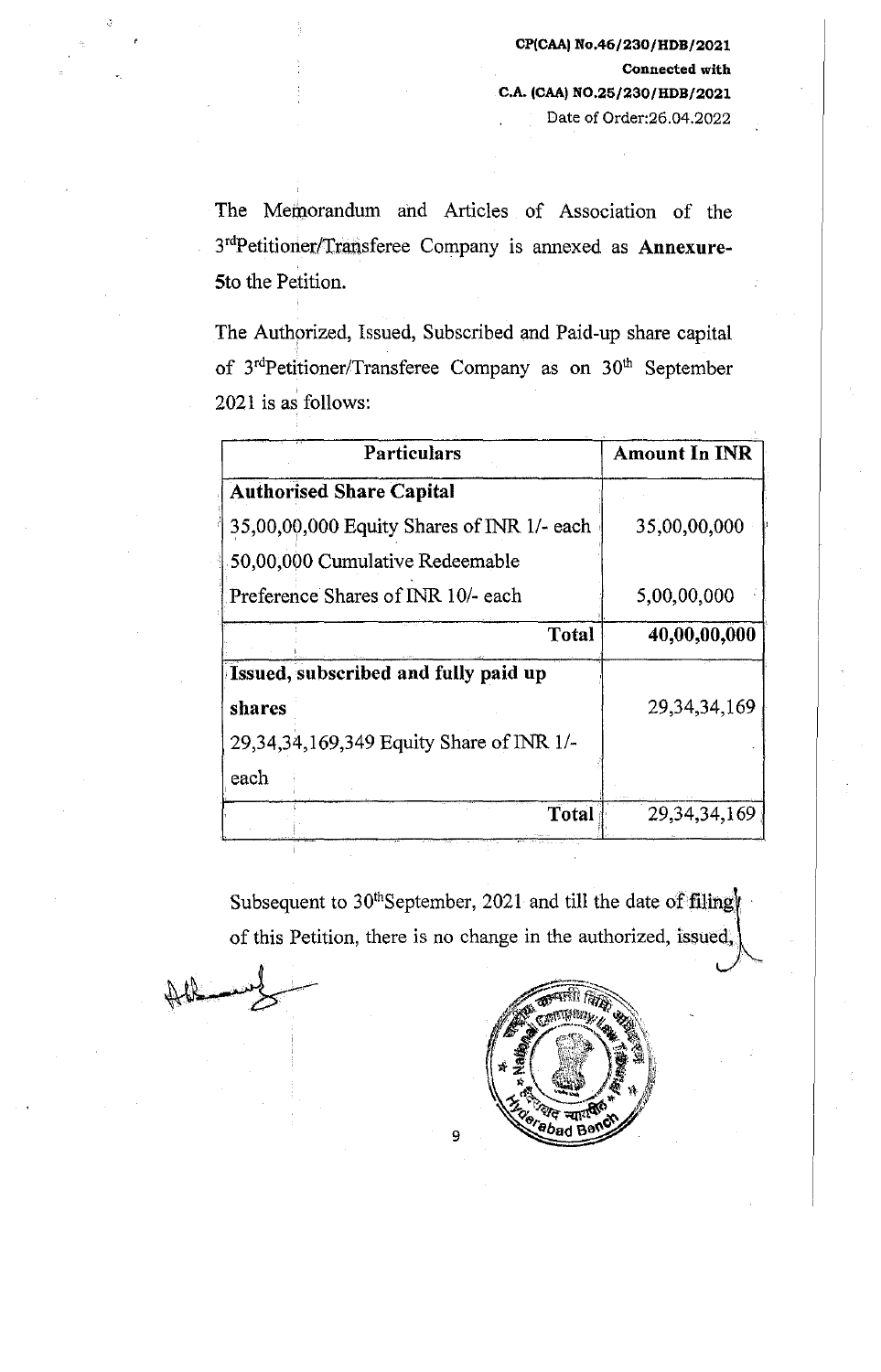subscribed and paid-up capital of Coromandel International ! Limited

A copy of the audited Balance Sheet as at 31<sup>st</sup>March, 2021 and unaudited balance sheet as on 30<sup>th</sup> September 2021 of the 3<sup>rd</sup>Petitioner/Transferee Company is annexed as Annexure-6 to the Petition.

### 3. BOARD RESOLUTION(s):

I

The Board of Directors of the 1<sup>st</sup> Petitioner / Transferor Company-1 and  $2<sup>nd</sup>Petitioner/Transferor Company-2 and$ 3rdPetitioner/Transferee Company vide its resolution dated  $25<sup>th</sup>$  January,  $2021$  and  $29<sup>th</sup>$  January,  $2021$  and  $01<sup>st</sup>$  February, 2021 respectively approved the Scheme of amalgamation of I Liberty Pesticides and Fertilizers Limited, (hereinafter referred to as the "Transferor Company-1") and Coromandel SQM (India) Private Limited[hereinafter referred to as the "Transferor Company-2"] and Coromandel International Limited (hereinafter referred to as the . "Transferee Company") and their respective shareholders. A copy of Board Resolution of the 1<sup>st</sup>Petitioner/Transferor Company-1, 2<sup>nd</sup>Petitioner/Transferor Company-2 and<br>3<sup>rd</sup>Petitioner/Transferee Company approving the Scheme of



10

 $\#^{\varepsilon}$  , and  $\#^{\varepsilon}$  ,  $\#^{\varepsilon}$  ,  $\#^{\varepsilon}$  ,  $\#^{\varepsilon}$ if if  $\alpha \in \mathbb{Z}$ 

 $(\mathbb{Z}/\mathbb{Z})$  $\mathbb{Z} \subseteq \mathbb{Z}$  $\mathbb{R}$  ,  $\mathbb{R}$  ,  $\mathbb{R}$  ,  $\mathbb{R}$ " ~i1~111 ll"'1'"'"· ·~ ...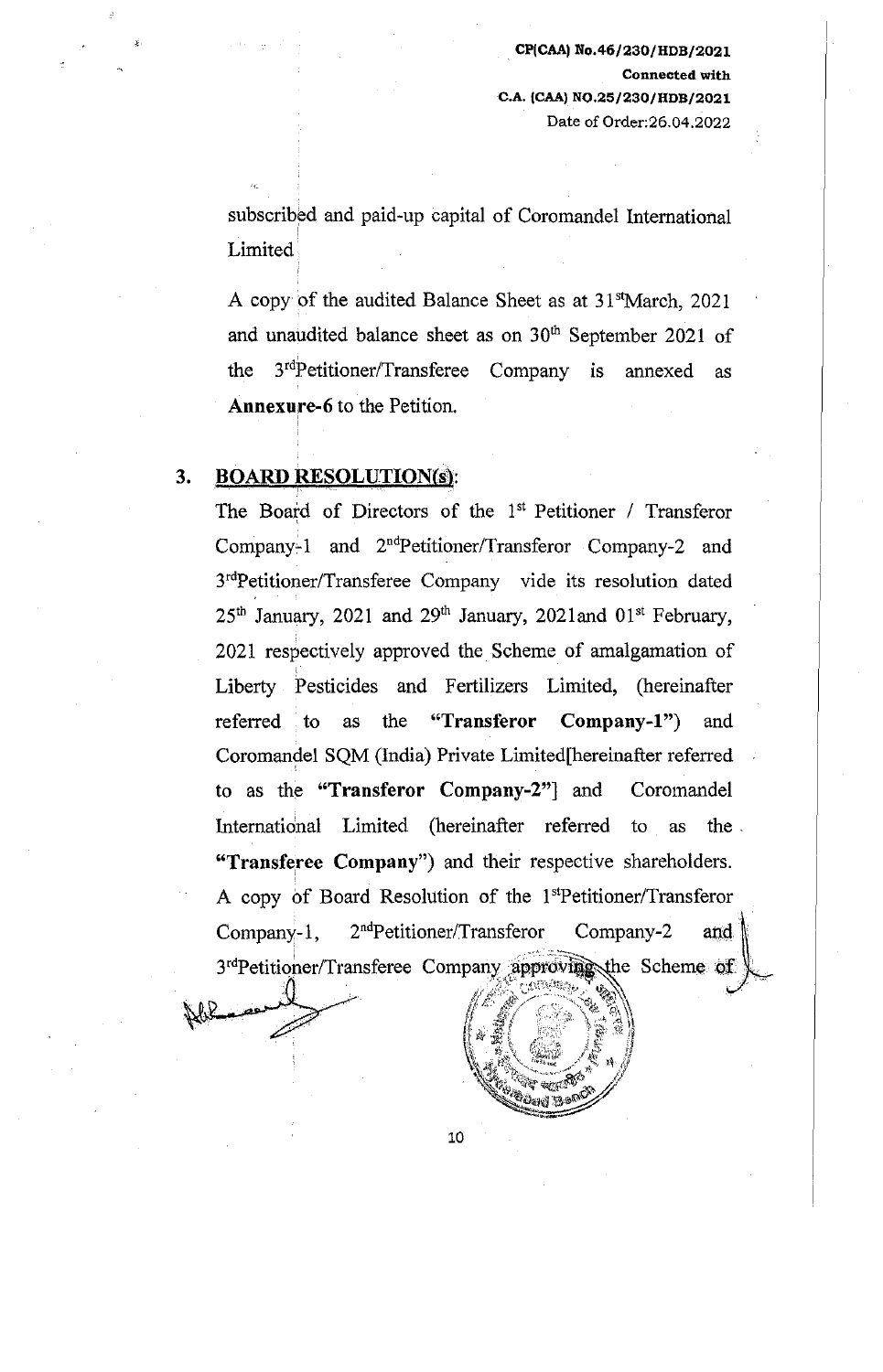Amalgamation are annexed and marked as Annexure- 7, 8 and 9 respectively to the joint Petition.

# 4. RATIONALE AND PURPOSE OF THE SCHEME OF THE AMALGAMATION:

The Board of Directors of the Transferor Companies and Transferee Company envisages the following benefits pursuant to the Amalgamation of the Transferor Companies with the Transferee Company:

- (i) Transferor Company 1 presently has no business operations, other than holding leasehold rights of the factory land in Udaipur, Rajasthan. It does not have any business plans going forward. It is, accordingly, desired to merge with Transferee Company.
- (ii) Transferor Company 2 is engaged m the business of manufacturing and sale of water-soluble fertilizers and has a manufacturing unit in Kakinada, Andhra Pradesh. As it is expected to result in synergies in business activity, and more effective and efficient management of busiaess affairs.

Apart from the above, it would also have the following benefits:  $\mathbf{t}$ 

(iii) Reduction in the cost of overheads and improvement in professional management



-~~6wr1 lle·~c~v >·~::\_·.'::.-:-:.:-:";;:::;::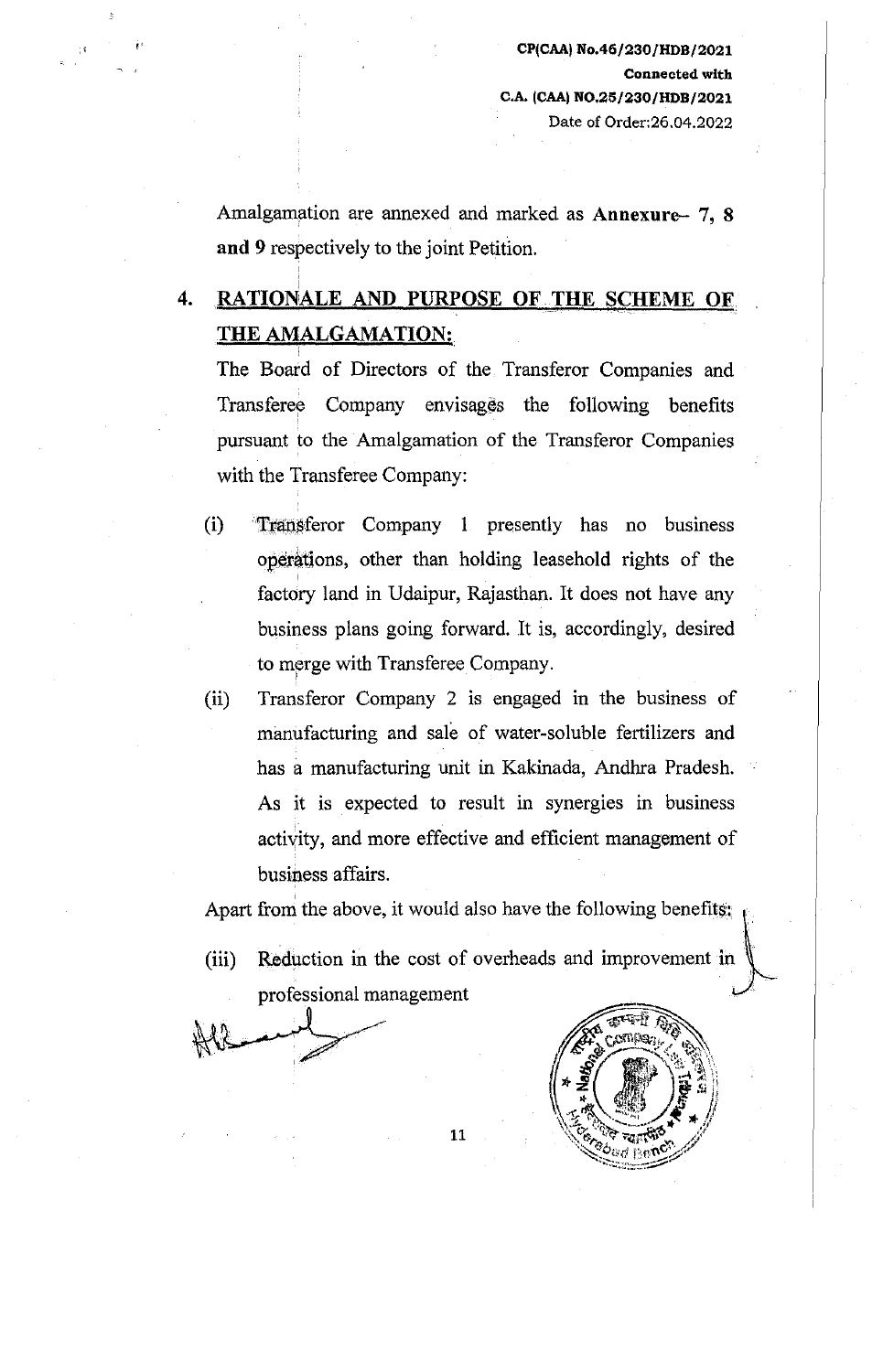- $(iv)$  Reduction in multiplicity of legal and regulatory compliances and simplification of group structure.
- (v) Enhance the scale of operations thereby providing significant impetus to the growth of the Companies, since they are engaged in line of business that could draw upon synergies between the Transferor Companies and the Transferee Company.
- (vi) Consolidation of Transferor Companies with the Transferee Company by way of amalgamation would lead to a more efficient utilization of capital and improved financial structure.
- (vii) The benefit of consolidation of financial resources, managerial and technical expertise of the Transferor Companies and the Transferee Company shall be available to the amalgamated entity leading to the overall optimization of operational and administration costs.
- (viii) The amalgamation will rationalize and optimize the group legal entity structure to ensure greater alignment of the businesses by reducing number of legal entities and also statutory compliances.
- (ix) To achieve synergies in business activity, consolidation, focused attention, centralized administration, economy of

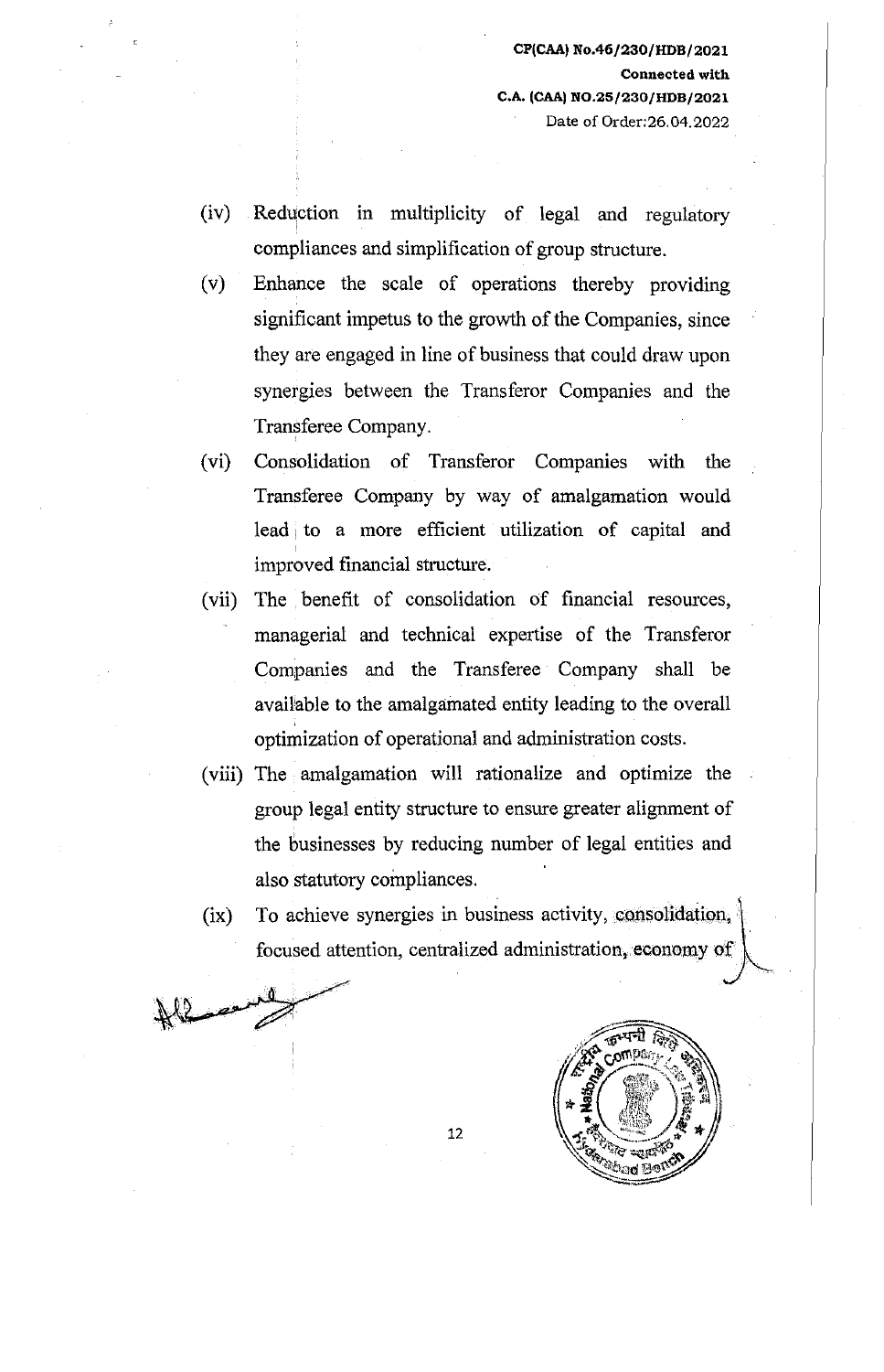operation, integrated business approach and greater efficiency.

## **5. CONSIDERATION**

The entire issued and paid-up equity share capital of the Transferor Companies is held by the Transferee Company and its nominees. Accordingly, the shares held by the Transferee I Company' in the Transferor Companies shall, on and from the end of the Transition Period, be cancelled or shall be deemed to have been cancelled without any further act or deed, and accordingly, no shares of the Transferee Company shall be issued to the shareholders of the Transferor Companies in lieu of the said amalgamation.

The shares of the Transferor Companies, in relation to the shares held by its members, shall without any further application, act, instrument or deed be deemed to have been automatically cancelled and be of no effect on and from the end of the Transition Period.

*6.* **ACCOUNTING TREATMENT:** 

 $+8$  -  $-1$ 

 $+6$   $-1$ 

**Accounting Treatment in the books of Transferee**  i **Company** 

Notwithstanding anything to the contrary herein, upon this Scheme becoming effective, the Transferee Company shall

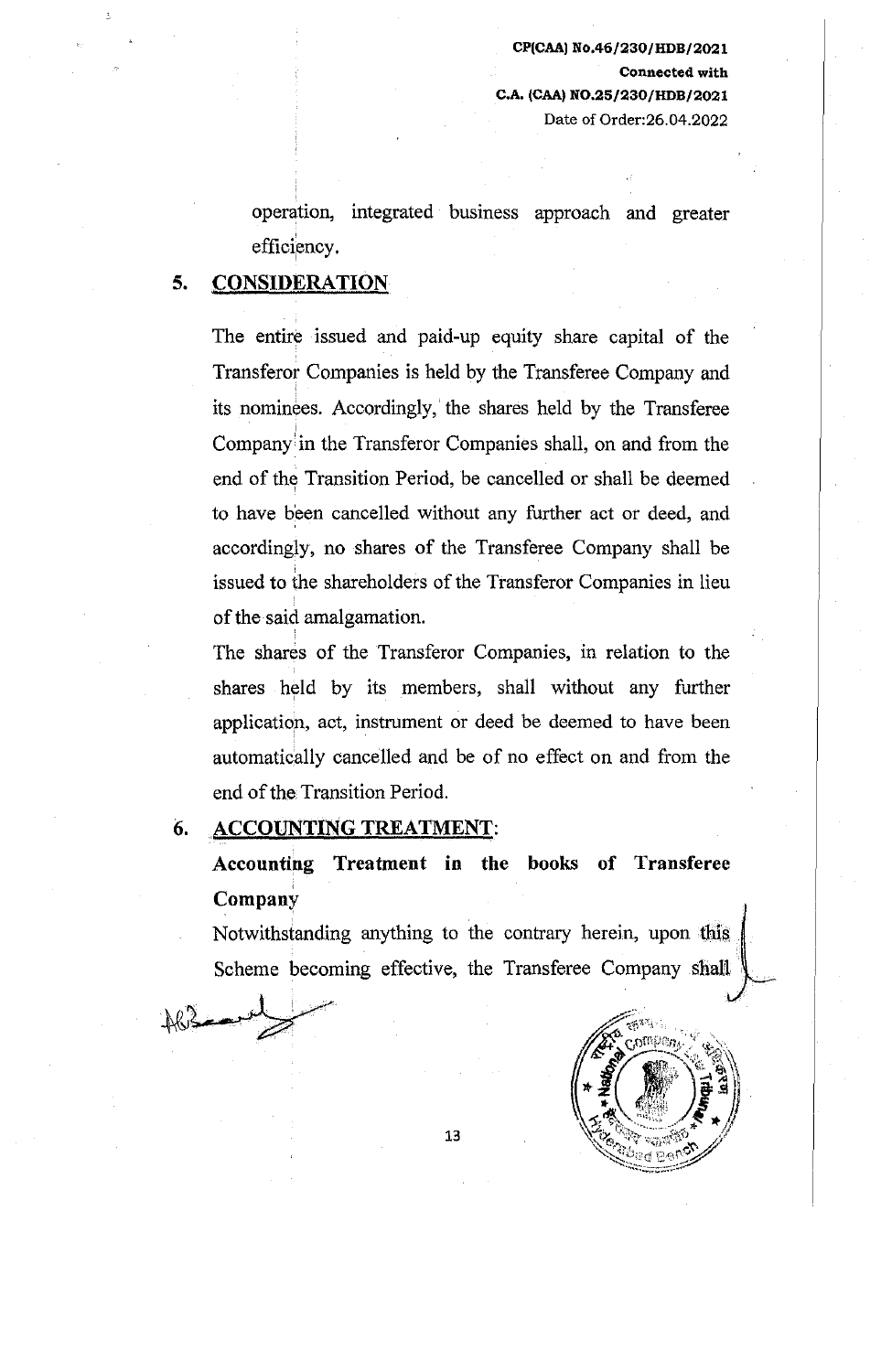account the transaction in accordance with the applicable accounting standards specified under Section 133 of the Act read with the Companies (Indian Accounting Standards) Rules, 2015, or any other relevant or related requirement under the Act, as applicable on the Effective Date.

Upon coming into effect of this scheme, the Transferee Company, shall account for the amalgamation in its books of accounts in accordance with 'pooling of interests method' of accounting as laid down in the Indian Accounting Standard (IND AS) 103 - Business Combinations and relevant clarifications issued by Institute of Chartered Accountants of India.

# Accounting Treatment in the books of Transferor Companies

As the Transferor Companies shall stand dissolved without being wound up upon the Scheme becoming effective, hence there is no accounting treatment prescribed under this Scheme in the books of the Transferor Companies.

7. It has been submitted that the petitioner companies filed Joint CA (CAA) No.25/230/HDB/2021 petition wherein this Adjudicating Authority vide orders dated  $17<sup>th</sup>$ September, 2021 ordered to convene the meetings of Equity Shareholders,

*r* 

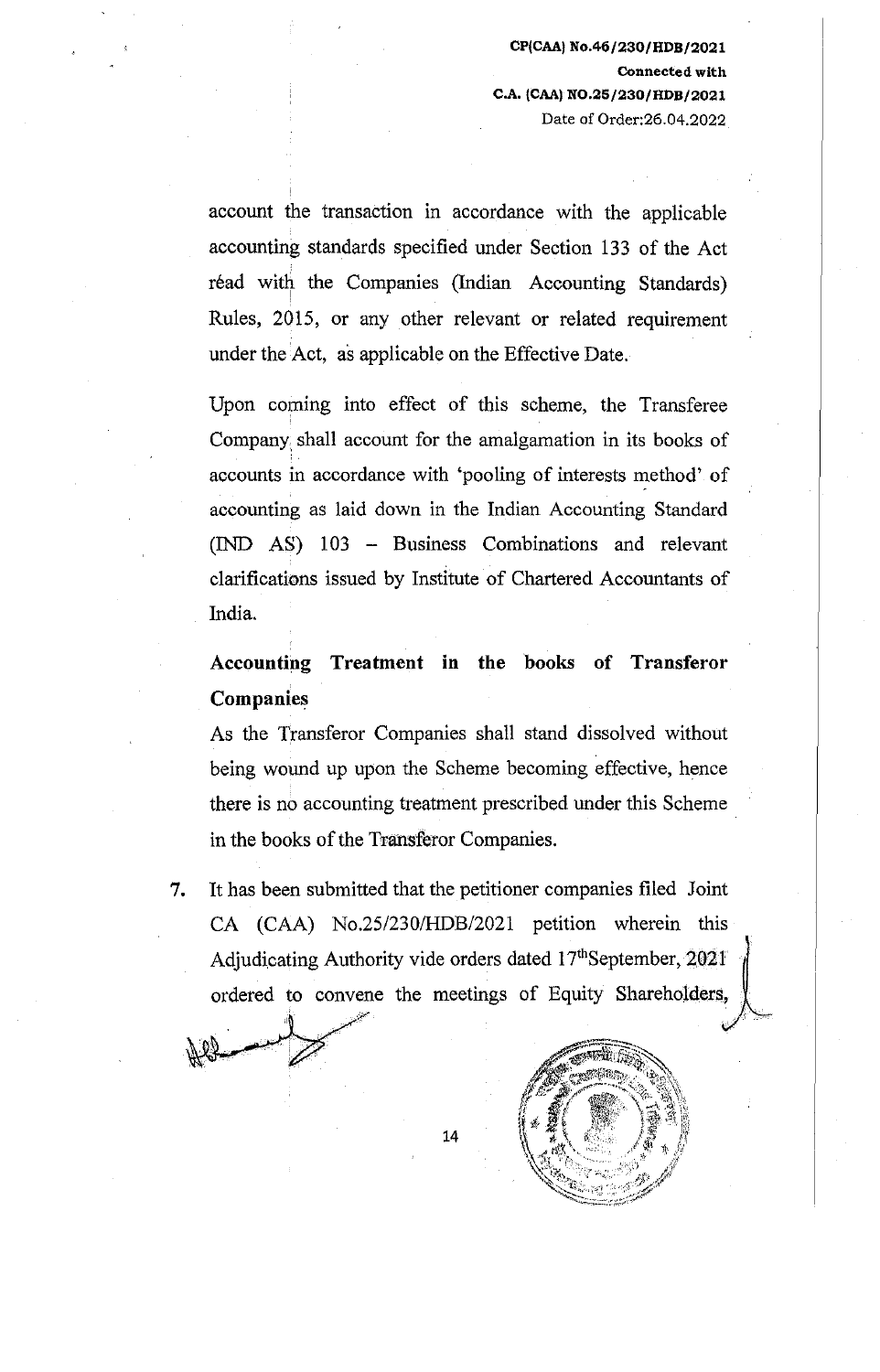Secured Creditors and Unsecured Creditors of the 3'dPetitioner / Transferee Company. A copy of the said order by this Hon'ble Tribunal is annexed hereto as **Annexure-11**  respectively to the Petition. The Chairman appointed for respective meetings had submitted that the report of the said meetings as stated that the equity shareholders, secured creditors, unsecured creditors who attend the meetings have approved the scheme of amalgamation unanimously.

**8.** It is submitted that this Adjudicating Authority vide its order dated 17.09.2021 ordered to serve notices to Regional Director, South East Region, Hyderabad, Registrar of Companies, Hyderabad and concerned Income Tax Authorities, Circle 2(1), Hyderabad, The Securities Exchange Board of India, The Bombay Stock Exchange, National Stock Exchange of India and to order publication. Pursuant to the said order, notices to the Regional Director, Registrar of Companies and concerned Income Tax Authorities, Circle 2(1), Hyderabad The Securities Exchange Board of India, The Bombay Stock Exchange, National Stock Exchange of India were issued. It has been submitted that the Petitioner Company had made paper publication in English News Paper i.e. The Business Standard and Telugu News Paper i.e. Nava Telangana on 18.12.2021. The proof of publication and proof



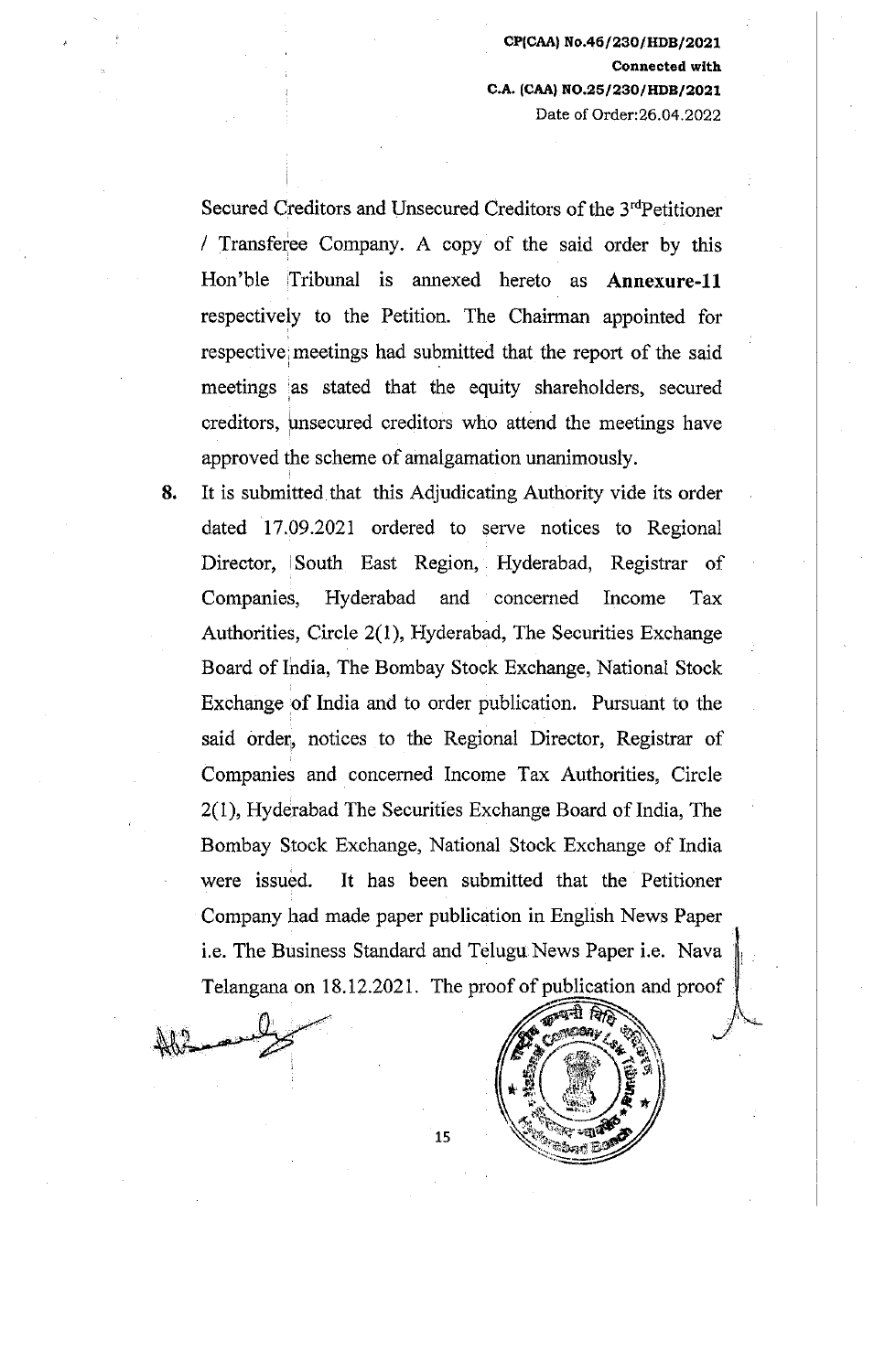of service of the notice of herein was filed by means of affidavit of service dated 24.01.2022.

9. The Regional Director vide his report dated 14th March, 2022 has not objected to the proposed scheme but has made certain I observations. The petitioner companies had filed affidavit dated 21.03.2022 in response to the observations made by the Regional Director, South East Region, Ministry of Corporate Affairs, Hyderabad where under the petitioner companies gave undertaking to appropriately comply with the observations made by the Regional Director. The details are given below:

| Observations of the Regional Reply of the Petitioner |  |                             |  |  |  |           |
|------------------------------------------------------|--|-----------------------------|--|--|--|-----------|
| Director                                             |  | Companies by way            |  |  |  | <b>of</b> |
|                                                      |  | affidavit dated 21.030.2022 |  |  |  |           |

Para  $3$  (a) to  $3$  (c)

*i* 

I Hon'ble Tribunal may please to The Petitioner Companies direct the Petitioner Companies to with all undertakes to comply with all preserve the books, comply with the Applicable provisions and statutory laws, file Inc-28 with rules under the Companies Act, the Registrar of Companies. 2013.

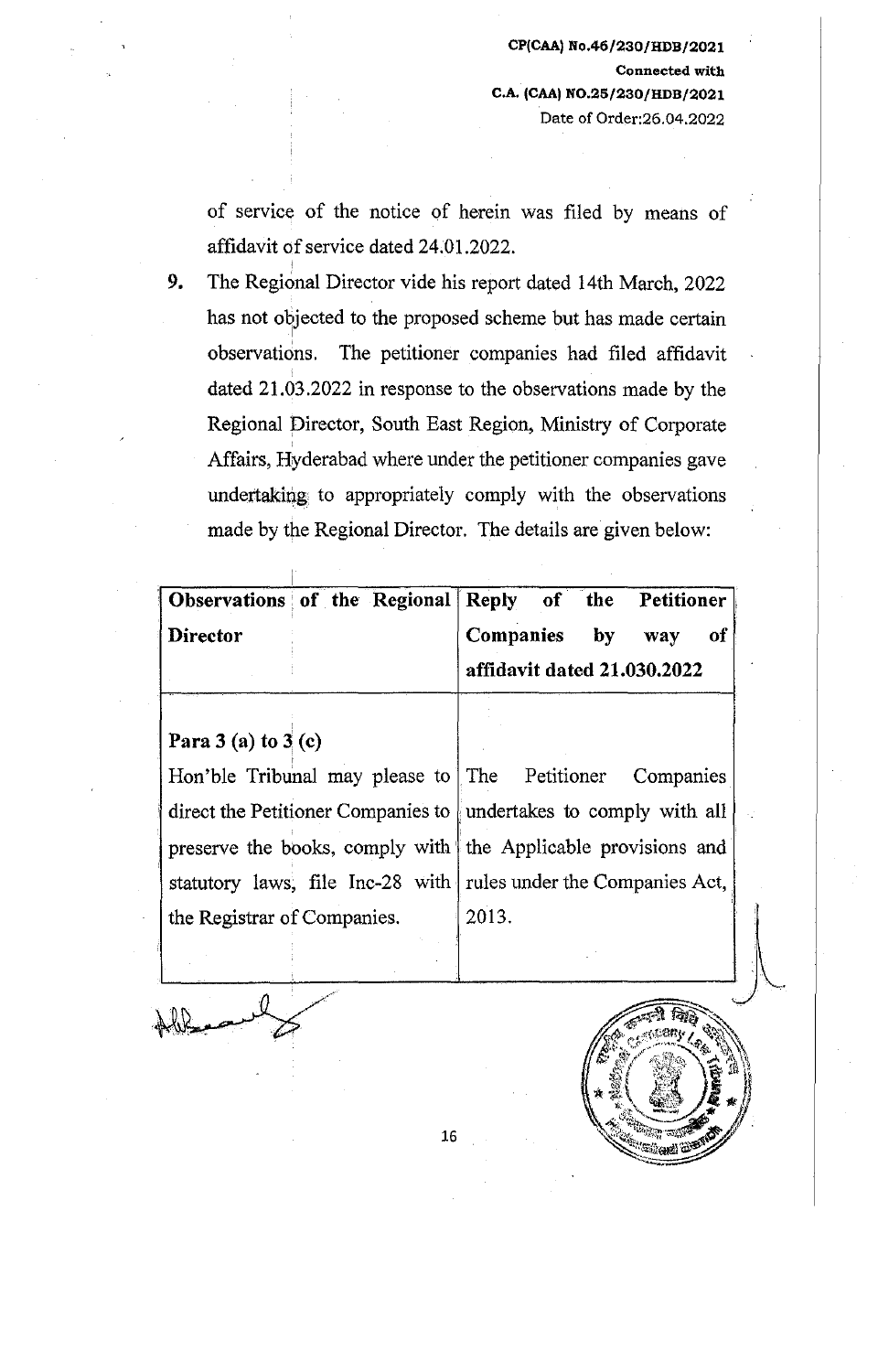Para  $3$  (d) Hon'ble Tribunal may be pleased It is submitted that a copy of the acknowledgement to see whether any prior evidencing the service of approval(s) of SEBI/NSE & BSE, intimation on BSE Limited and if any required to be obtained,  $National$  Stock Exchange I before the scheme is allowed. [Limited (Stock Exchanges) are Para 3 (e) filed herewith as Annexure-A. Further the Transferee I Company is not required to 1 obtain NOC from Stock . Exchanges as per Regulation Hon'ble Tribunal may please to It is submitted that Transferee 37 (6) of SEBI (LODR), Regulation, 2016.

direct to the Transferee Company<sup>-</sup> Company undertakes to pay<sup>-</sup> to pay the differential fees and the differential fee and stamp stamp duty with respect to the duty, if any arises after setting. increase in Authorised Capital of the fee and stamp duty after deducting fee and duty paid, already paid by the Transferee by the Transferor Company Company. before amalgamating.



 $\leftarrow$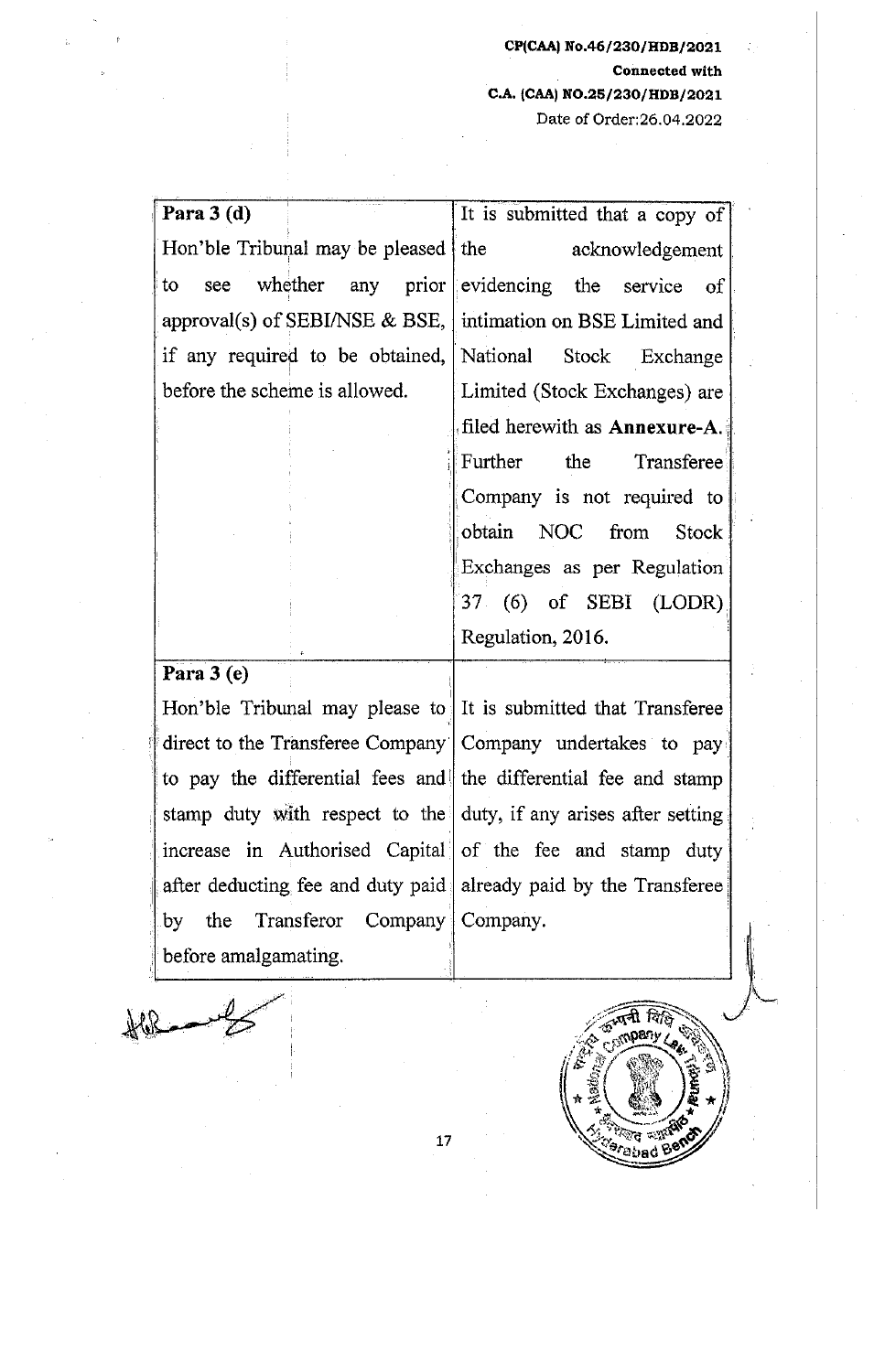| Para 4                                                             |                                                               |
|--------------------------------------------------------------------|---------------------------------------------------------------|
| Hon'ble Tribunal may be pleased It is submitted that the reply     |                                                               |
| to direct the Petitioner Companies   affidavit dated 11/02/2022 to |                                                               |
| to comply with the observations the observations of the Official   |                                                               |
| pointed out by the Official Liquidator was filed before this       |                                                               |
| Liquidator before the scheme is Hon'ble Tribunal                   | on.                                                           |
| allowed.                                                           | 17/02/2022.                                                   |
|                                                                    |                                                               |
| Para 5                                                             |                                                               |
| Hon'ble Tribunal may be pleased It is submitted that               | the                                                           |
| to direct the petitioner/Transferee   Transferee Company           | falls                                                         |
|                                                                    |                                                               |
| $\overline{\mathbf{t}}$<br>Company                                 | furnish the under the automatic route                         |
| compliance of FEMA/RBI with under the FEMA and                     | no                                                            |
| supporting documents, along with compliance is required to be      |                                                               |
| the list of total shareholders, duly   made with RBI.              |                                                               |
| certified before the scheme is                                     |                                                               |
| allowed.                                                           |                                                               |
| Para 6                                                             | is<br>It<br>submitted<br>that<br>the                          |
| Hon'ble Tribunal may be pleased   Regional Director has observed   |                                                               |
| to                                                                 | direct the report/comments   that his office has not received |
| received from SEBI/NSE/BSE.                                        | report/comments<br>from<br>any                                |
|                                                                    | and Stock Exchange<br><b>SEBI</b>                             |
|                                                                    |                                                               |
|                                                                    |                                                               |

 $-18$ 

**Marian Talger**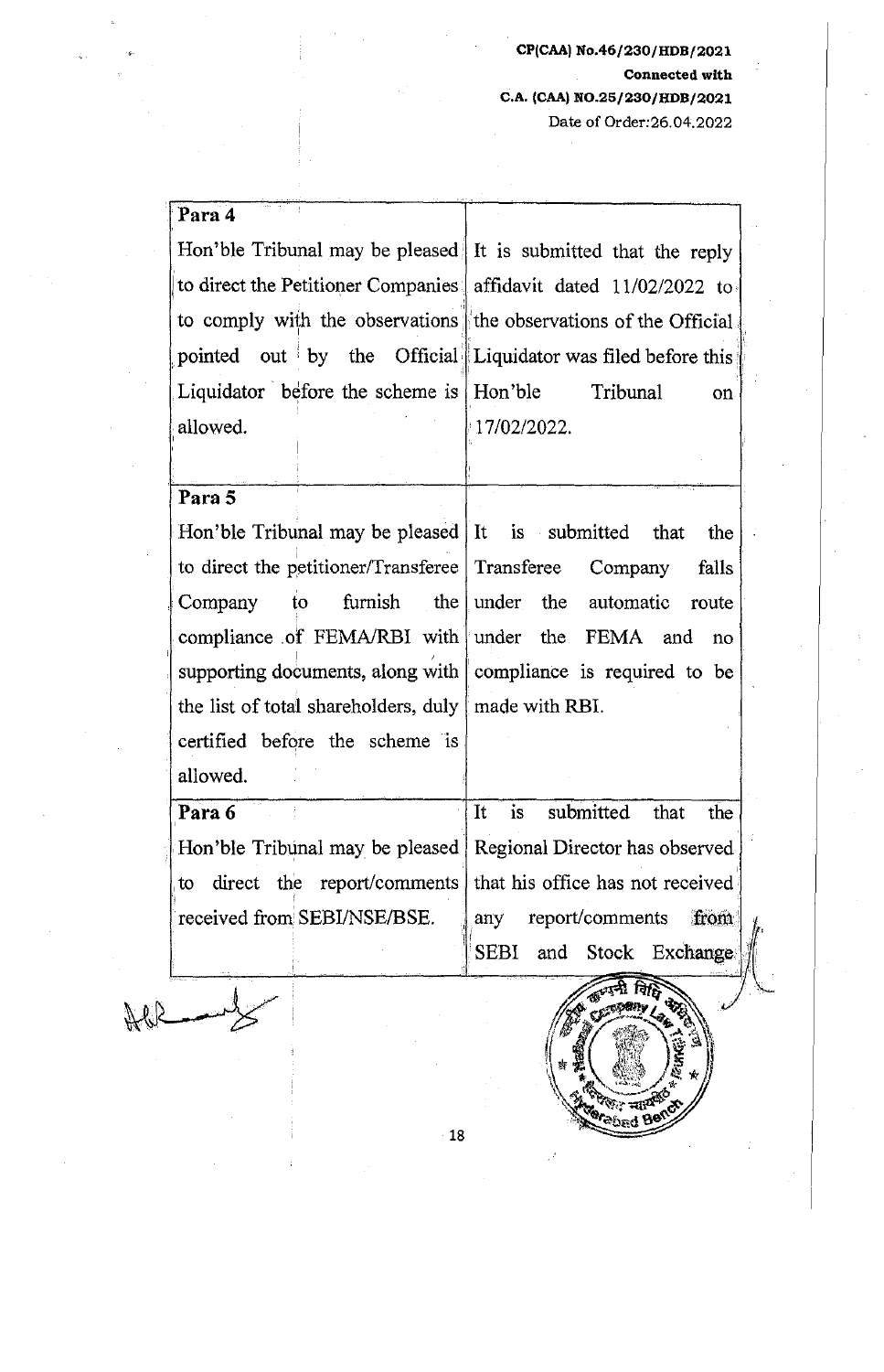· Board of India, Mumbai and Hyderabad in response to the . letter dated 24.12.2021 sent by his office. **Para 7**  It is submitted that as directed Hon'ble Tribunal may be pleased by this Hon'ble Tribunal the to direct the petitioner companies petitioner company have to serve notices on the concerned served notices on Income Tax Income Tax Authorities. **IDepartment and a copy of the** acknowledgement obtained from the said concerned Income Tax Authorities is filed herewith as **Annexure-B.**  · **Para 8 to 10**  Hon'ble Tribunal may be pleased to direct the petitioner/Transferor company No.1 to state whether. the said 11 secured creditors have  $\parallel$  It is submitted that based on furnished their consents/NOCs to the directions of this the proposed scheme, before the ' Adjudicating Authority the scheme is allowed.  $\parallel$  meeting of the all the secured of , creditors the Transferee

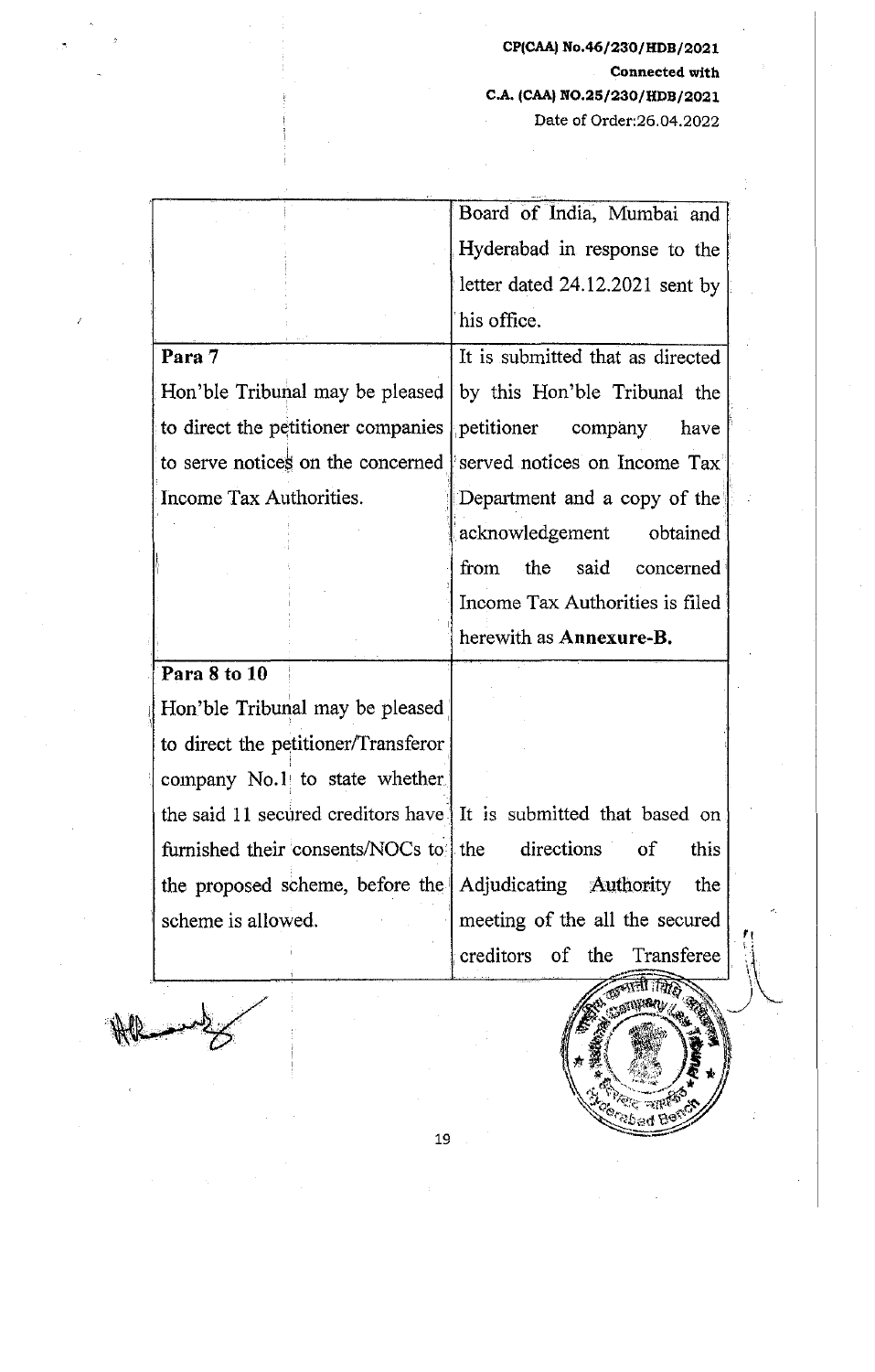# ' **Para 9** · Company was convened and the Chairperson appointed for Hon'ble Tribunal may be pleased the said meeting had filed his to direct the Petitioner/Transferor report with this Adjudicating Company No.<sup>2</sup> to state whether Authority. There are no the said secured creditor has secured creditors in Transferor consented to the proposed scheme | Company-1 and Transferor before the scheme is allowed. Company-2 and accordingly this Hon'ble Tribunal had **Para 10 dispense** with the convening Hon'ble Tribunal may be pleased the meeting of secured to direct the Petitioner/Transferee creditors of the Transferor Company to state whether the Company-1 and Transferor said 64 secured creditors have Company-2.

#### **10. OFFICIAL LIQUIDATOR'S REPORT:**

consented to the proposed scheme

before the scheme is allowed.

The Official Liquidator has filed his report, vide OLRNo.1'2/2022 dated 21.02.2022 stating some observations at point No.22 (a) to (d) of his report. The observations pointed out has been replied by the petitioner companies via affidavit dated 17.02.2022. Thereafter the Official Liquidator



i

<sup>a</sup>bagwor<sup>g</sup>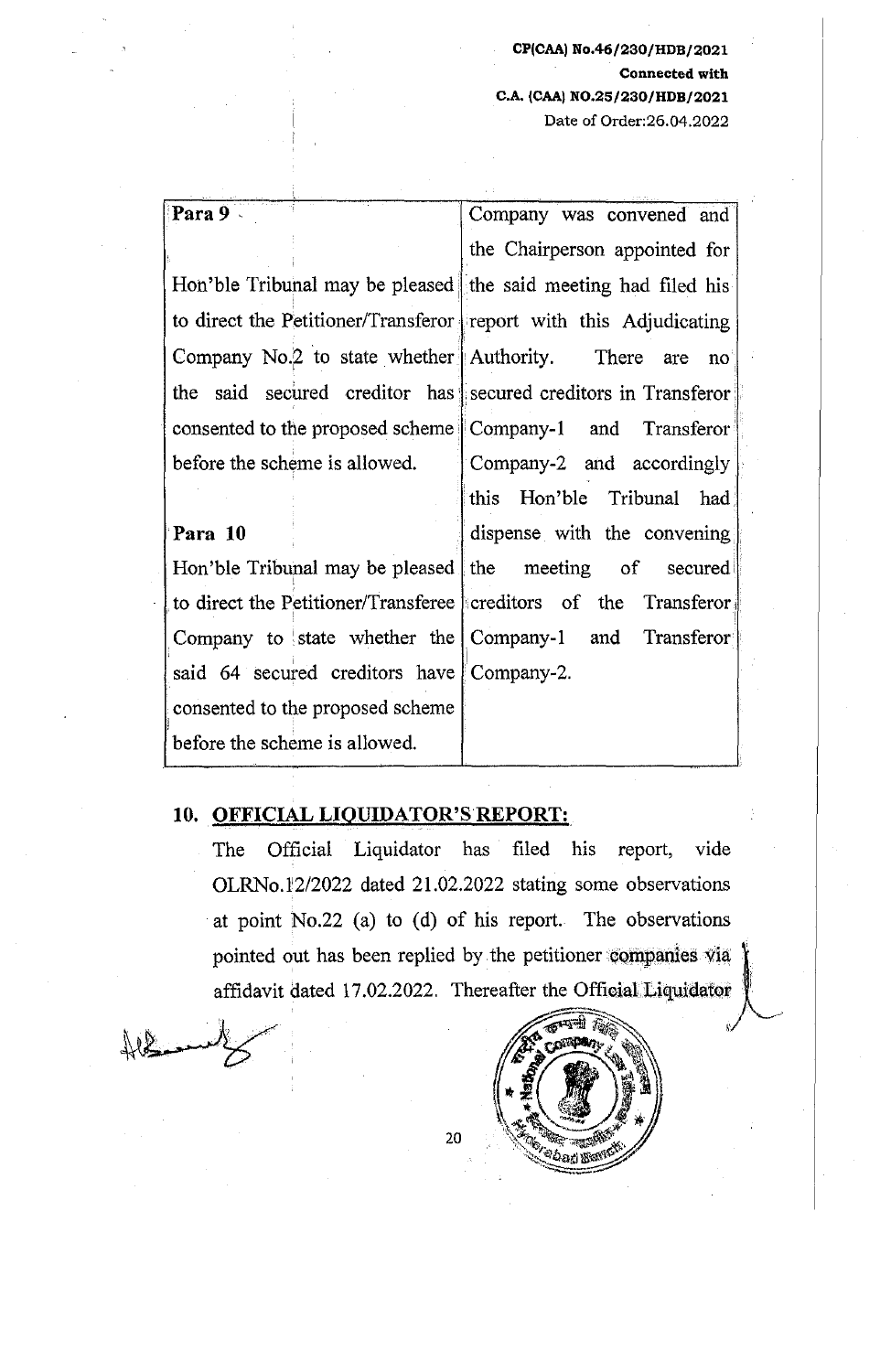has filed his final report vide OLR No. 12/2022 dated 22.02.2022 stating no further observations in this matter.

11. Learned Joint Director Shri Shashi Raj Dhara, for Regional I Director and representative of Official Liquidator appeared physically• on 24.03.2022 and stated no further objections/observations and pleased the Hon'ble Tribunal to decide on merits.

#### **12. DECLARATION,**

It is stated that there are no investigation proceedings in relation ' to the Transferor Company No. **l,** Transferor Company No.2 or the Transferee Company under Sections 235 to 251 of the Companies Act, 1956 or the corresponding Sections 210 to 227 of the Companies Act, 2013 are pending against the respective Petitioner Companies.  $\int_{-\infty}^{\infty} \frac{d\mathbf{x}}{d\mathbf{x}} \, d\mathbf{x} = \int_{-\infty}^{\infty} \frac{d\mathbf{x}}{d\mathbf{x}} \, d\mathbf{x}$ 

#### 13. OBSERVATION

We have heard the learned counsel appearing for the petitioner companies and perused the material papers on record. As regards to the observations pointed out by the Regional Director and compliance filed by the petitioner company, it appears that the necessary undertakings have been submitted. The Official Liquidator had also raised certain observations. for which the petitioner companies filed its reply by way of

.·.

ক্ষাসম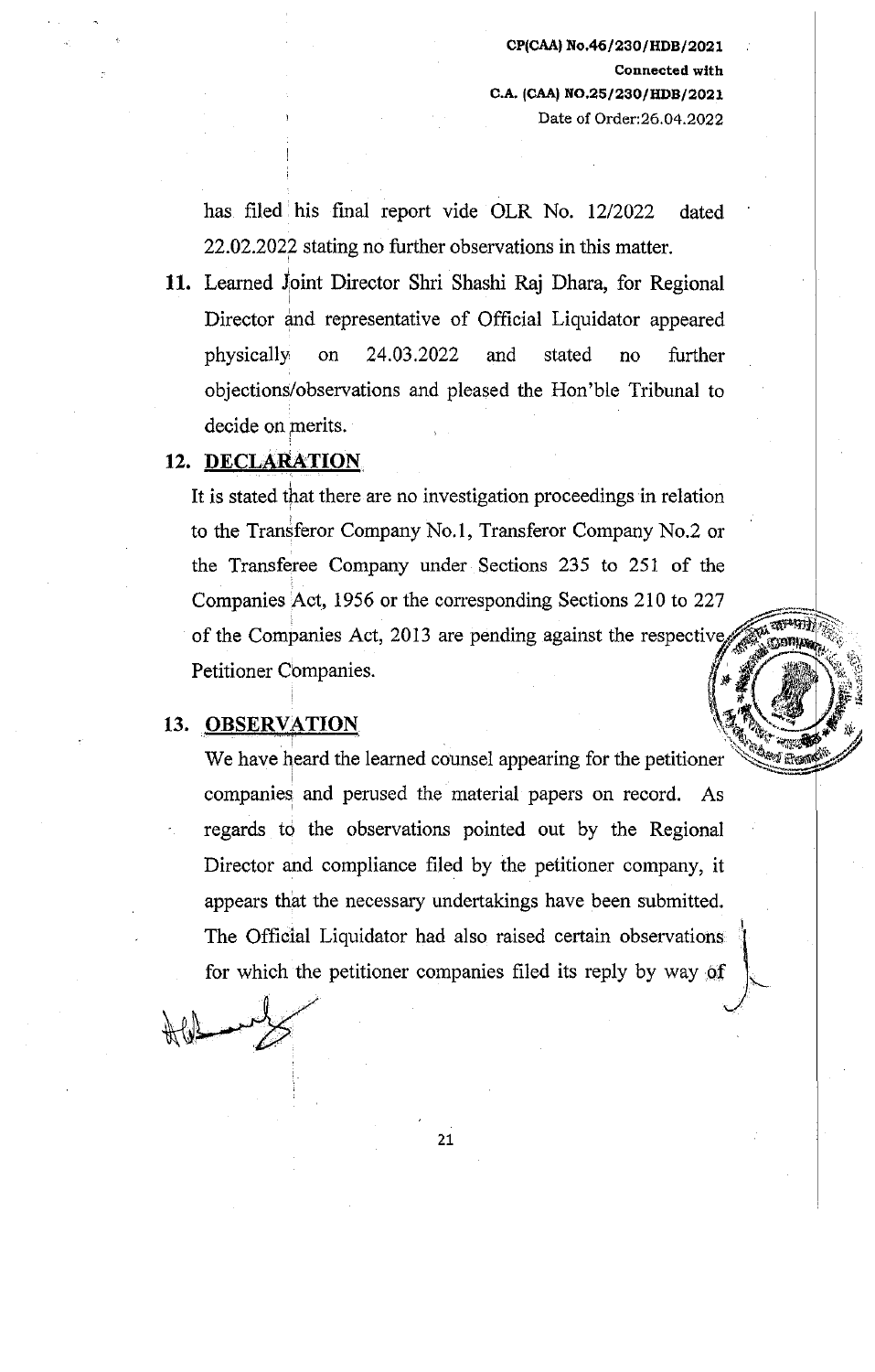the Affidavit. After hearing the counsel for the petitioner companies and considering the material on record, we are of the view that scheme is not opposed to public interest and the proposed 'scheme is in the interest of Transferor Companies, the Transferee Company and their respective shareholders, employees, creditors and all persons concerned. Hence the scheme can be approved with the appointed date 01.04.2021.

All the statutory compliances have been made under section 230 to 232 of the Companies Act, 2013. Hence ordered.

#### **ORDER**

After hearing the counsel for the petitioner companies and after considering the material on record, this Tribunal passed  $\text{ifif~}^{\mathcal{C}}$ <br>following order:

- A. The Scheme of Amalgamation (Annexure-10) is  $\mathbb{R}^2$ sanctioned and confirmed with appointed date as  $01.04.202$   $r_{\text{ebad}}$   $\frac{300}{25}$ and shall be binding on all the members, employees, creditors, concerned statutory, regulatory authorities and all other stakeholders of the Petitioner Companies.
- B. While Approving the Scheme, we made it clear that this order should not be construed as an order in anyway granting exemption from payment of Stamp Duty, taxes or any other

 $\frac{1}{2}$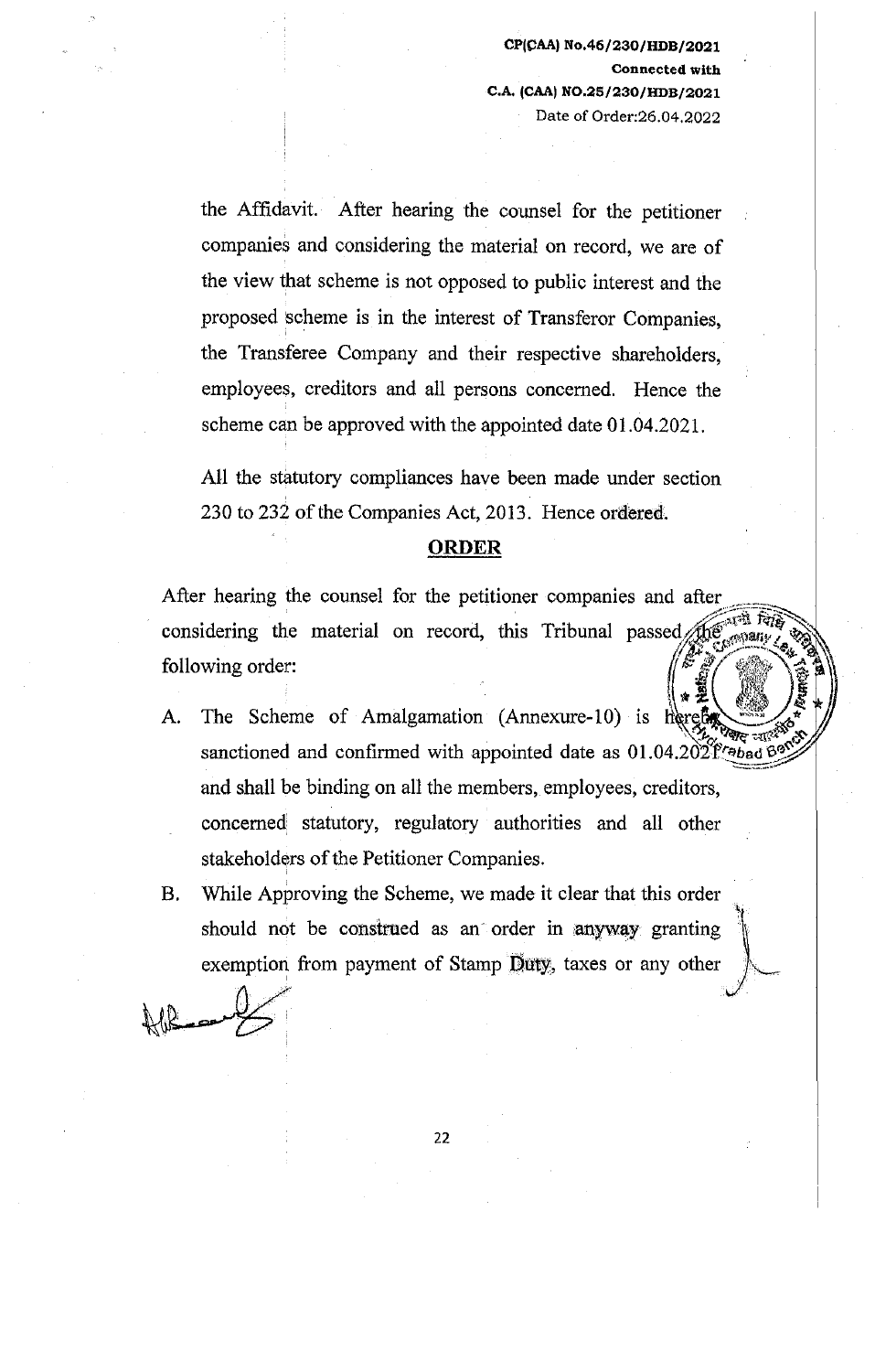$\checkmark$ 

charges, if any, payable in accordance with law or in respect of any permission/compliance with any other requirement which may be specially required under any law.

- C. The whole of the assets, property, rights and Liabilities of the Transferor Company shall be transferred without the requirement of any further act or deed to the ! Petitioner/Transferee Company.
- D. We direct the Petitioner Companies to comply with all the observations pointed out by the Regional Director and Official Liquidator as detailed in the paragraphs 9 and 10 mentioned above.
- E. We direct the Petitioner Companies to preserve the books of accounts and papers on records and the same shall not be disposed of without the prior permission of the Central Government in terms of the provisions of section 239 of the Companies Act, 2013. \it ~~ '· ,,,,.,, I ;M 'i
- F. compliance of all applicable laws and also on sanctioning of the present scheme the petitioner companies shall not be absolved for any of their statutory liability in any manner.
- G. We direct the Petitioner Companies involved in the scheme to ... comply with Rule 17(2) of the Companies (Compromise, Arrangement and Amalgamation) Rules, 2013. The petitioner  $\mathbb{R}$ comply with Rule 17(2) of the Arrangement and Amalgamation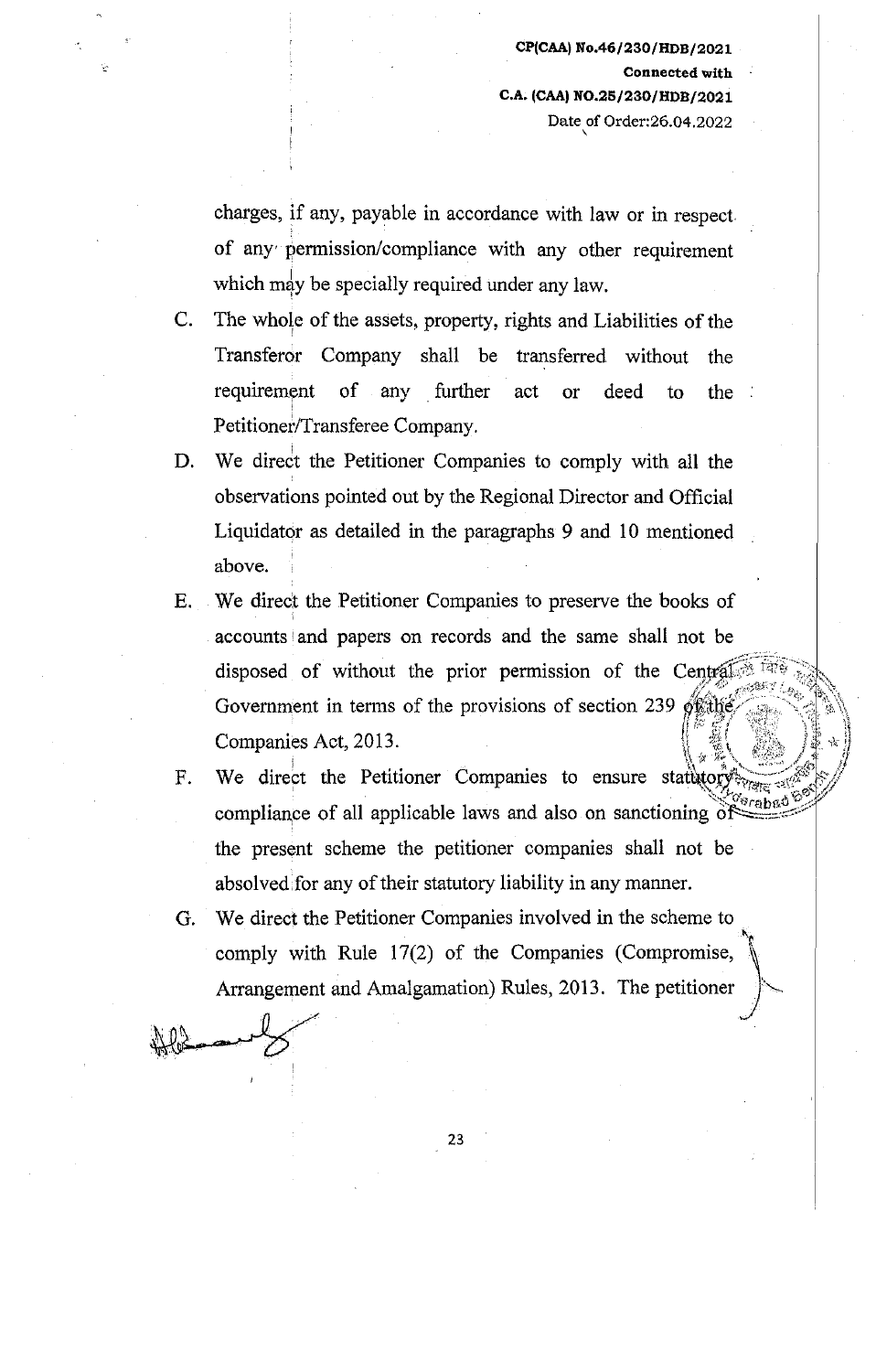companies within 30 days after thedate of receipt of certified copy of the order, shall cause certified copy to be delivered in the Form INC-28 to the Registrar of Companies concerned for ' registration and on such certified copy being delivered, Registrar of Companies concerned shall take all necessary consequential action in respect of the Petitioner Companies.

- H. The Pedtioner Companies is further directed to take all ' consequential and statutory steps required in pursuance of the approxed Scheme of Amalgamation under the provisions of the Companies Act, 2013 and submit necessary compliance and undertaking relating to the objections raised by the Regional Director (SER), MCA, GoI, Hyderabad and Official Liquidator, Hyderabad.
- I. All the legal proceedings pending by or against the Transferor Companies shall be continued by or against the Transferee Company.
- J. Though *ho* representation has been received from the Income Tax Authorities despite service of notice by the Petitioner Companies, the tax implications, if any, arising out of the scheme is subject to final decision of the Tax Authorities concerned and the decision of the Tax Authorities concerned shall be binding on the Transferee Epmpan

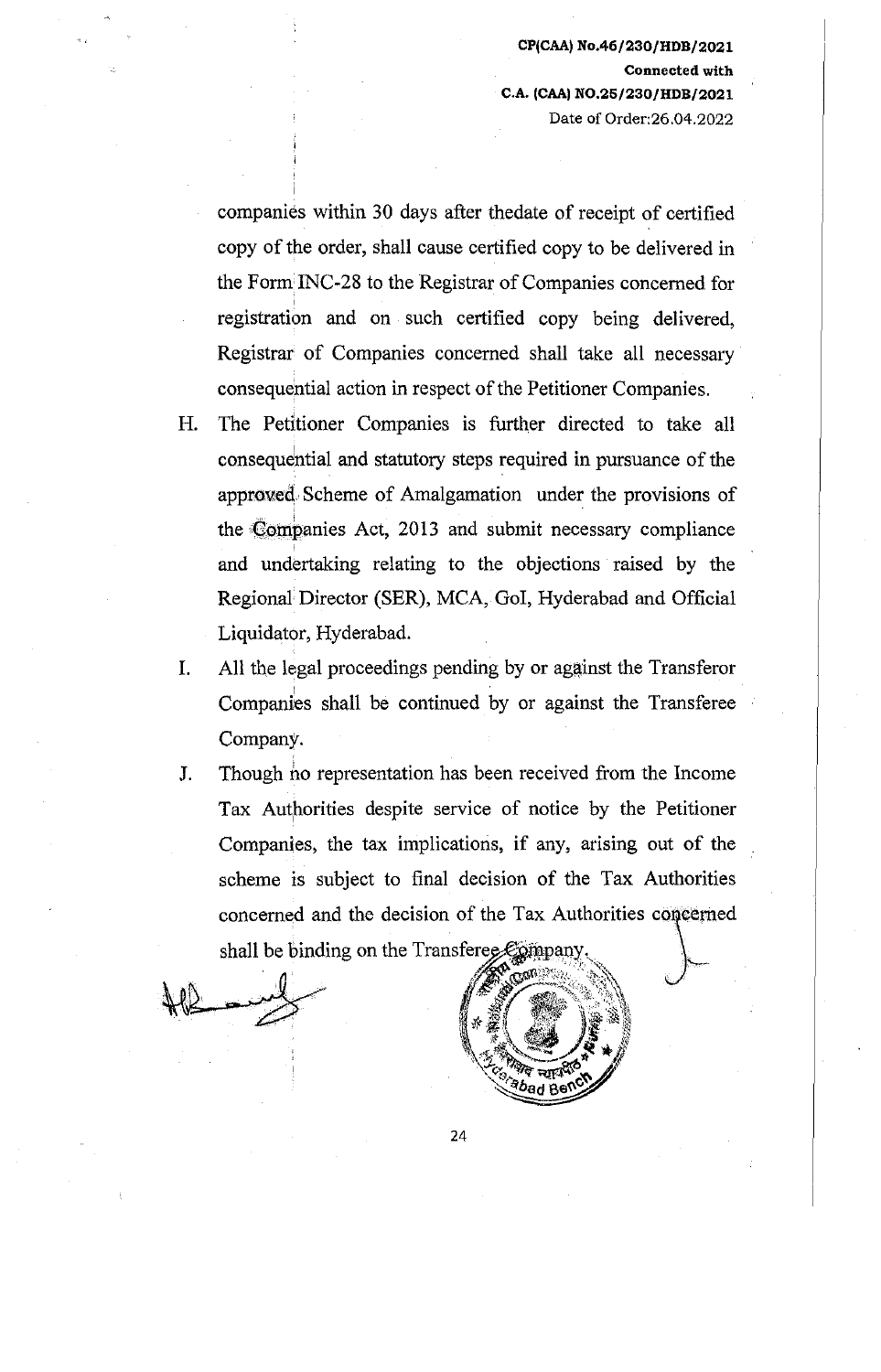- K. The Transferee Company is directed to strictly comply with the Accounting Treatment Standards prescribed under Section 133 of the Companies Act, 2013.
- L. The sanction of the Scheme by this Tribunal shall not forbid the Revenue Authority from taking appropriate recourse for recovering the existing and previous tax liabilities of the Transferot and Transferee Companies.
- M. We direct the Transferee Company to comply with the provisions of section  $2(41)$  of the Companies Act, 2013.
- N. Since the Transferee Company is a listed entity the Petitioner/ Transferee Company are directed to comply with all the observatidns pointed out by SEBI, BSE and NSE if any.
- O. The Transferor Company-1 and Transferor Company -2 shall be dissolved without going through the process of winding up.
- P. The Petitipner Companies shall until the completion of the Scheme of the Amalgamation, file a statement in such form and within such time as prescribed with the Registrar every year duly• certified by the Chartered Accountant or a Cost Accountant or a Company Secretary to the effect that the Scheme of Amalgamation is being complied within accordance with the orders of the Tribunal as required under section 232 (7) of the Companies Act, 2013,.